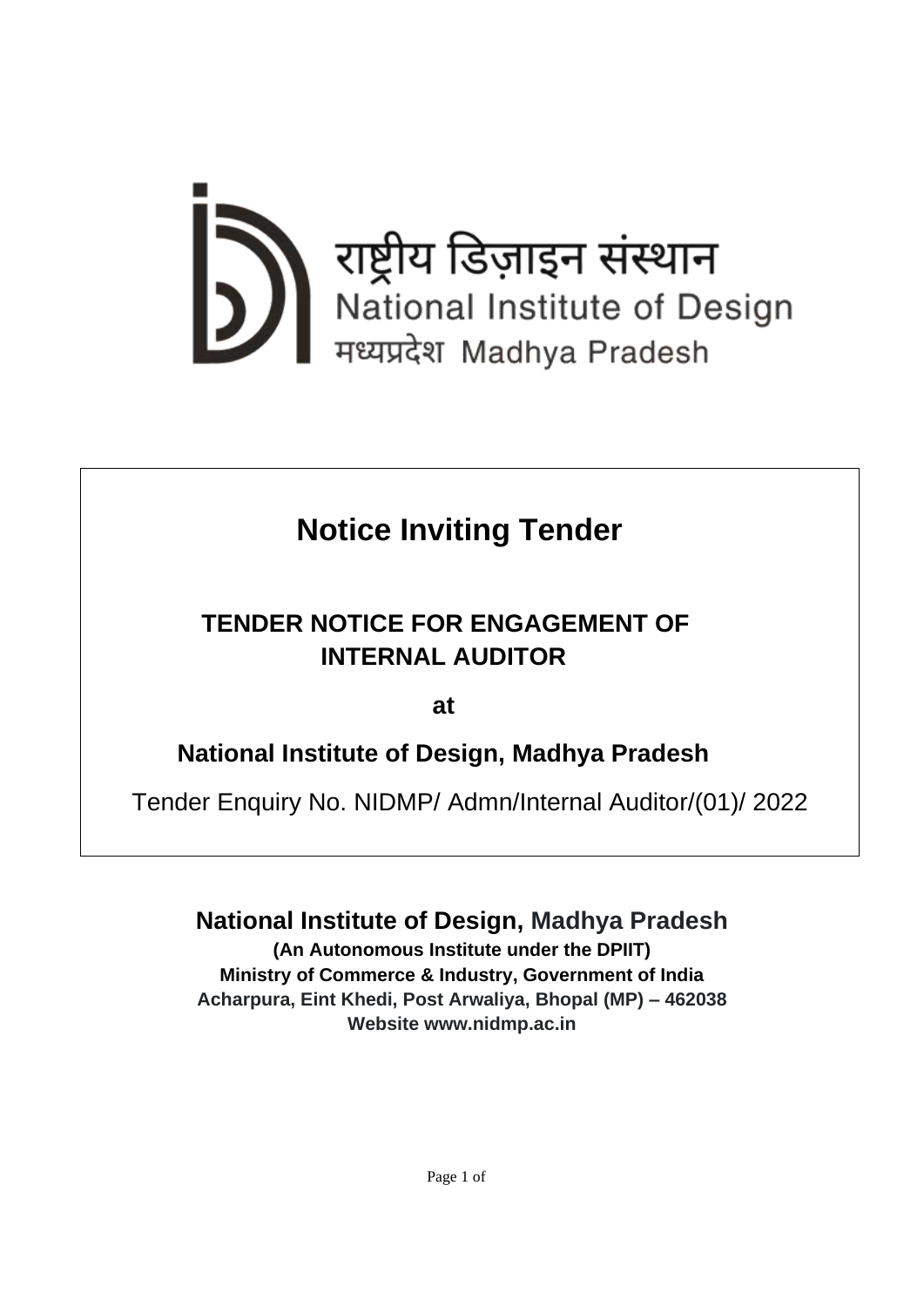## **INDEX**

| SI. No.        | <b>Particulars</b>                                                                               | Page No.  |
|----------------|--------------------------------------------------------------------------------------------------|-----------|
| 1.             | Notice Inviting Tender                                                                           | 03        |
| 2.             | Section 1: Instructions to Bidders                                                               | $04 - 10$ |
| 3.             | Section 2: Scope of Work                                                                         | $11 - 15$ |
| 4.             | Section 3: Technical Bid Proforma including<br>Technical<br><b>Evaluation Sheet (Annexure-I)</b> | 16-19     |
| 5.             | Section 4: Financial Bid Format                                                                  | 20        |
| 6.             | Annexure-II (Internal Audit report format)                                                       | $21 - 23$ |
| 7 <sub>1</sub> | Annexure-III (Self-Declaration-No Black Listing)                                                 | 24        |
| 8.             | Annexure-IV (Format for Experience)                                                              | 25        |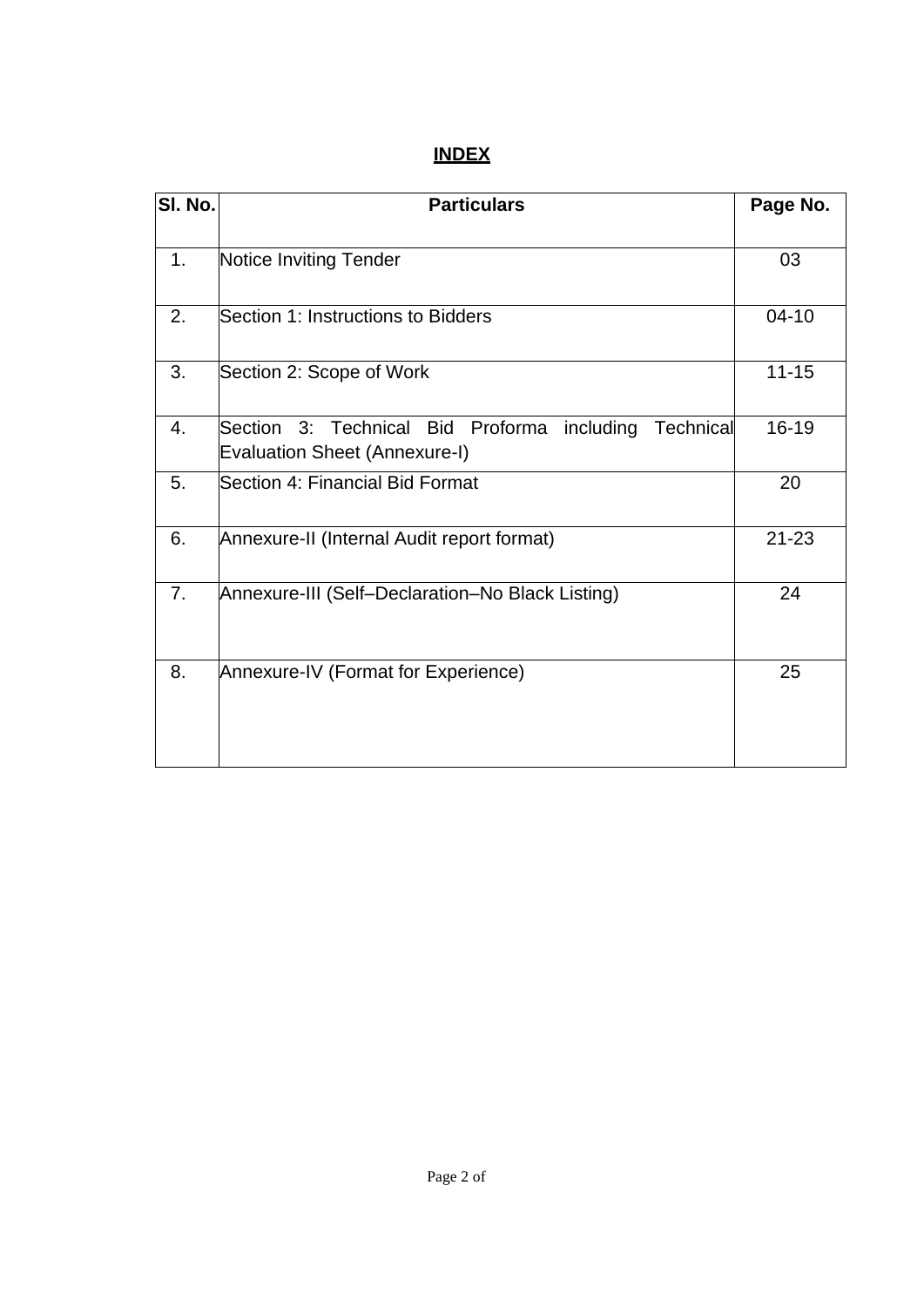#### **CHAPTER-1. NOTICE INVITING TENDER**

## **Subject: Notice Inviting E-Tender for engagement of Chartered Accountant Firm for Internal Audit at National Institute of Design, Madhya Pradesh**

1. On behalf of Director, National Institute of Design, Madhya Pradesh (NID MP), sealed tenders are invited under two bid system (i.e. Technical & Financial) from CA firms, experienced and having empanelment from Controller and Auditor General of India, for engagement as Internal Auditor initially for the Financial Year 2021-22, which may be extended to subsequent years (maximum 2) subject to satisfactory performance. The tender document with complete details of tender including experience required, scope of work and terms and conditions can be downloaded from the Institute website [www.nidmp.ac.in.](http://www.nidmp.ac.in./)

#### **Schedule of Tender**

| <b>Tender enquiry Number</b>                                 | NIDMP/ Admn/ Internal Auditor/ |          |  |
|--------------------------------------------------------------|--------------------------------|----------|--|
|                                                              | (01)/2022                      |          |  |
| Date/ time of release of tender on Institute Website         | 21.03.2022                     | 5.00 PM  |  |
| time of submission<br>Date/<br><b>of</b><br>queries/<br>Last | 28.03.2022                     | 10.00 AM |  |
| observations, if any for clarification through e-mail to     |                                |          |  |
| cao@nidmp.ac.in                                              |                                |          |  |
| Last date/ time of submission of Tender at NID MP            | 12.04.2022                     | 4.00 PM  |  |
| Date/ time of opening of Technical bid                       | 13.04.2022                     | 4.30 PM  |  |
| Date/ time of opening of Financial bid                       | Will be notified               |          |  |
|                                                              | later                          |          |  |

1. Detailed Terms and Conditions, Scope of Work, various format and Performa for submitting the proposal are described in this tender document and its Annexures. All further notifications/ amendments, if any shall be posted on Institute website only. No separate communication shall be made with Bidders.

2. If the date of submitting/opening of the Bid is declared as holiday, then the bids shall be opened on next working day. For any query, please contact on email [cao@nidmp.ac.in](mailto:tenders@nidmp.ac.in) or Phone No. 0755-6721007.

**Registrar**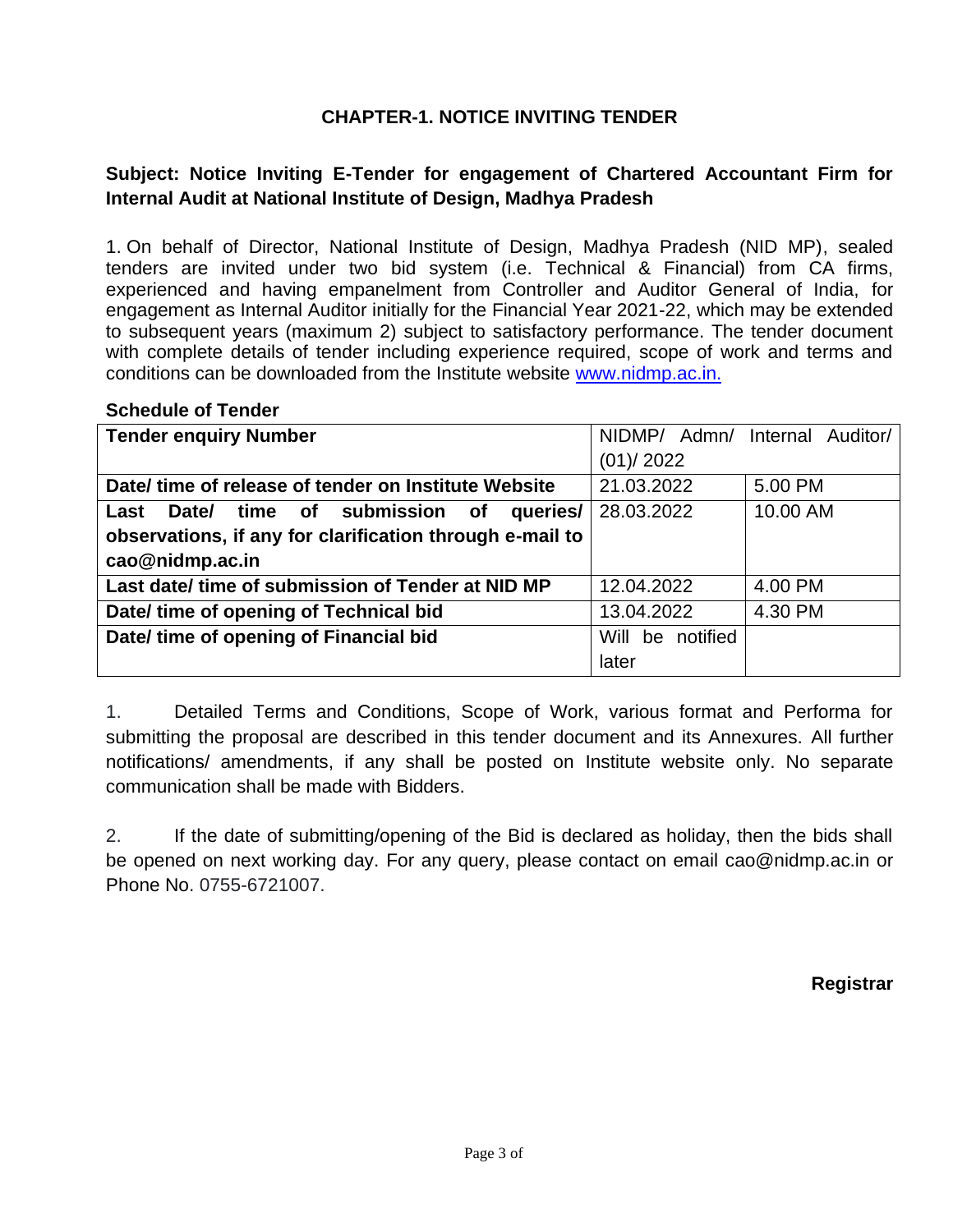## **SECTION - 1**

## **INSTRUCTION TO BIDDERS**

**1.** Sealed tenders are invited under two bid system (i.e. Technical & Financial) by the National Institute of Design, Madhya Pradesh for engagement of Chartered Accountant Firm as Internal Auditor initially for the Financial Year 2021-22 which may be extended to subsequent year subject to satisfactory performance. The tender document with complete details of tender including experience required, scope of work and terms and conditions can be downloaded from the University website [www.nidmp.ac.in/tender.php.](http://www.nidmp.ac.in/tender.php.)

**2.** Interest firms are advised to study the tender document carefully before submitting the bid form. It will be presumed that the Bidder has considered and accepted all the terms and conditions of this tender. No enquiry, whatsoever verbal or written, shall be entertained in respect of acceptance/ rejection of the tender. Bids must be unconditional.

## **3. Eligibility Criterion:**

Any interested Chartered Accountant firm shall be eligible to apply for the assignment, subject to meeting the following eligibility criteria:

(i) The Firm should have minimum of 5 years of experience in auditing of accounts.

(ii) The Chartered Firm should be registered with the Institute of Chartered Accountant of India (ICAI) and have Income Tax Permanent Account Number (PAN) and Goods and Services Tax (Active GST) Number.

(iii) The Chartered Firm should have at least two partners.

(iv) The Firm must have empaneled with Comptroller and Auditor General of India (C&AG) and have live empanelment status for 2021-22.

(v) The Firm should have at least 5 full time paid staff.

(vi) Average Annual Income (i.e., Average Gross Professional Fees earned during the 3 years) of the Firm in the last 3 financial years ending on March 31st, 2021, should be equal to or more than ₹20.00 (Twenty) lakhs.

(vii) The Firm should have conducted either statutory audits and/or internal audits of at least three Central/State Government Educational Institutes/Autonomous Bodies/Statutory Bodies/Educational Institution/PSUs, having turnover of equal or more than ₹ 5.00 Crore, in last five year during 2016-17 to 2020-21 (Relevant supporting documents should be attached).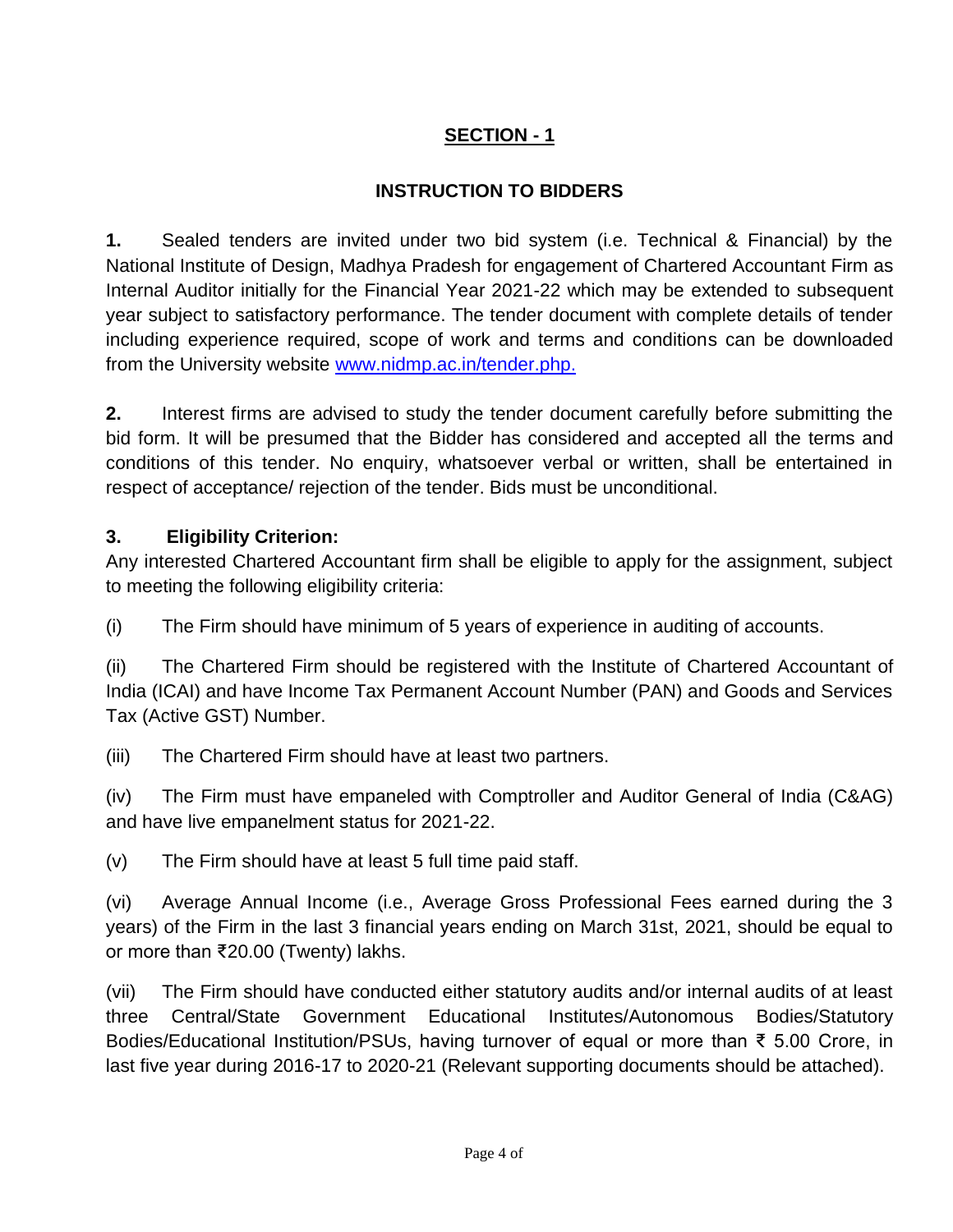(viii) The Chartered Accounts firm is expected to have good knowledge of various procedures related to Government Accounting, purchase, store management, and record management..

(ix) The Firm or any partner of the firm should not have been blacklisted by any Government departments, C&AG, PSUs or any other organization in respect of any assignment or behavior (Self Declaration should be submitted in the format enclosed- Annexure-II).

**4. Producing Originals Documents for Verification:** All above concerned original documents should be produced for verification at any stage of tender process or as and when sought for, failing which the bids are liable for disqualification.

## **5. Bid Document:**

(x) The process and procedures of bidding, the documents to be uploaded and the various terms and conditions of this tender are provided in the Bid Document. The Bid Documents include all documents which have been mentioned at the Index of this tender.

(i) The Bidder should carefully read all the instructions, terms and conditions, specifications and various forms that are provided in the Bid Document. The tender may be rejected if any or all of the information asked for in this document are not furnished along with the tender or if the tender is not responsive with the Bid Document.

## **6. Submission of Bid:**

(i) TWO BID SYSTEM shall be followed for this tender. Bidder should take due care to submit tender in accordance with requirement in sealed covers. The Technical bid comprising of all relevant document and technical bid format need to be submitted in a sealed cover. Similarly, the financial bid should be submitted in sealed cover separately.

(ii) The technical bid along with all supporting documents and EMD (DD/ Pay order) in a sealed envelope must be submitted along with Separate sealed financial bid at NID MP's address mentioned in this document on or before last date of submission of tender. Original bids received after the date and time specified in this tender will not be accepted.

(iii) The proposal shall be submitted in a sealed envelope with clear inscription as "PROPOSAL FOR ENGAGEMENT OF INTERNAL AUDITOR AT NATIONAL INSTITUTE OF DESIGN MADHYA PRADESH, TENDER NO. ……." on top of the sealed envelope.

(iv) The Proposal shall be in two parts i.e. Cover-A and Cover-B. "Cover-A" shall contain the Technical Proposal and "Cover-B" shall contain the Financial Proposal.

(v) Technical and Financial Proposal shall be submitted separately in sealed covers with clear inscription as "TECHNICAL/FINANCIAL PROPOSAL; NIT REFERENCE NO." on top of respective covers and both the sealed envelopes shall be sealed in a third envelop with required inscription on it as mentioned in Clause (a) above.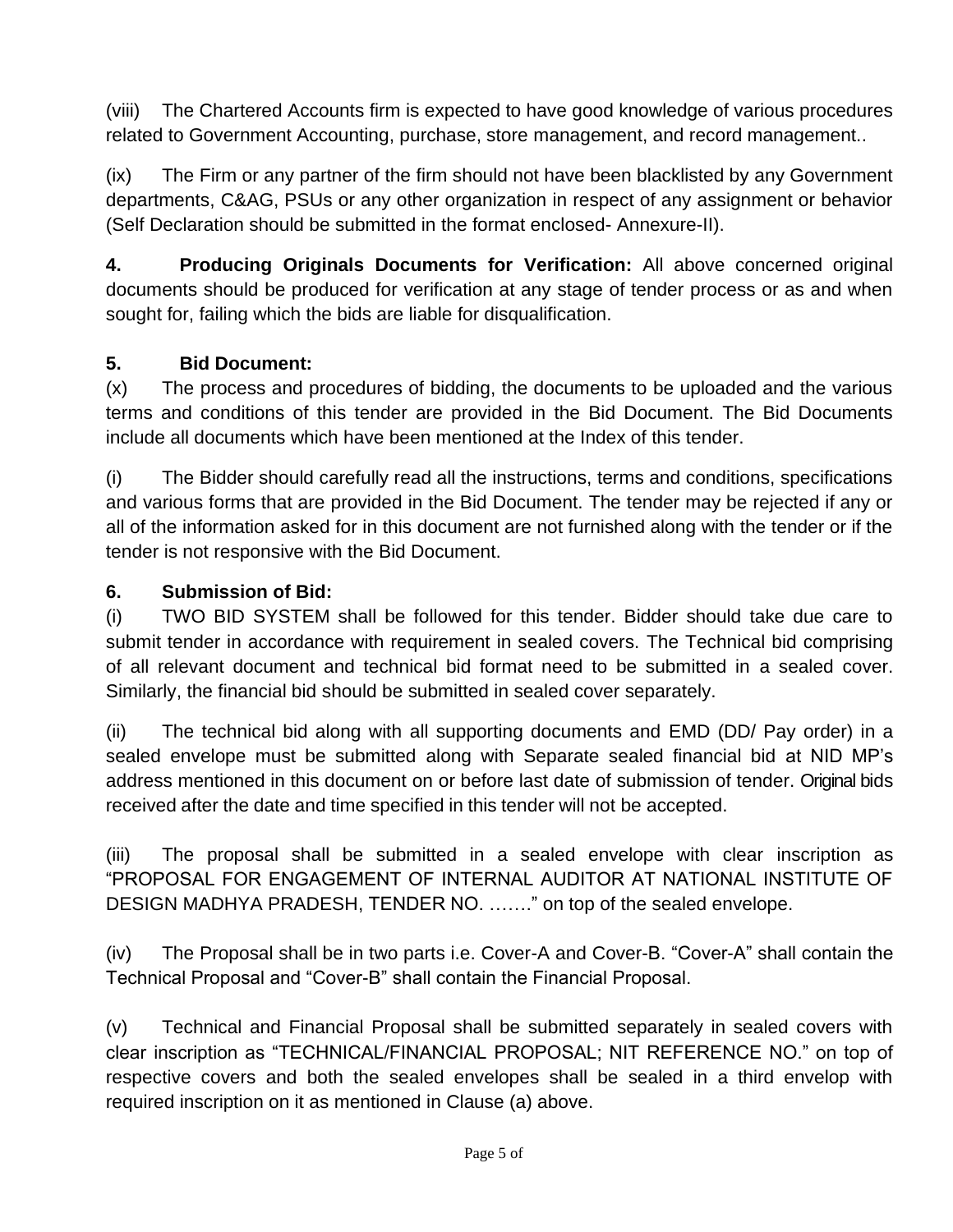(vi) The Tender complete in all aspect must be submitted to the following address by speed post/courier/by hand to the Institute before due date and time:-

> The Chief Administrative Officer, National Institute of Design, Madhya Pradesh Village Acharpura, Post Arwaliya, Einthkhedi Bhopal (M.P.) - 462038

(vii) Evaluation Criteria shall be the basis for evaluation of tenders. Bids submitted with incomplete information or information not in conformity with the Bid Documents will summarily be rejected. All the terms and conditions stated in the Bid Document are final in nature and request for any subsequent alterations/modifications will not be entertained. While submitting the Bids, the Bidders must exercise utmost care to fill up the bid in all respect as per the specified terms and conditions. Submission of the bids amounts to acceptance of all terms and conditions mentioned therein.

(viii) The bidders need to submit both Technical and Financial Bid separately duly signed in separate sealed envelopes. Both Technical and Financial bids (in separate sealed cover) shall be submitted in another single sealed cover.

(ix) All other documents as per requirement of Technical Bid shall be submitted along with Technical bid proforma (Annexure-I). The Bidder shall bear all costs associated with the preparation of his/ her/ its tender document including cost of any clarifications, required by NID MP.

(x) When deemed necessary, NID MP may seek clarification on any aspect from the Bidders. However, that would not entitle the Bidder to change or cause any change in the price quoted. NID MP may, if so required, ask the Bidder to give presentation for the purpose of clarification on the tender. All expenses for this purpose as also for preparation of documents and other meetings will be borne by the Bidder.

(xi) NID MP will examine the tenders to determine whether they are complete, whether any computational errors have been made, whether the documents have been properly signed, and whether the tenders are generally in order.

(xii) A tender determined as not substantially responsive will be rejected by NID MP and may not subsequently be made responsive by the Bidder by rectifying the non-conformity.

(xiii) NID MP may waive off any minor infirmity or non-conformity in the tender which does not constitute a material deviation, provided such waiver does not prejudice or affect the relative ranking of other Bidders. The decision of NID MP in this regard will however be final and binding.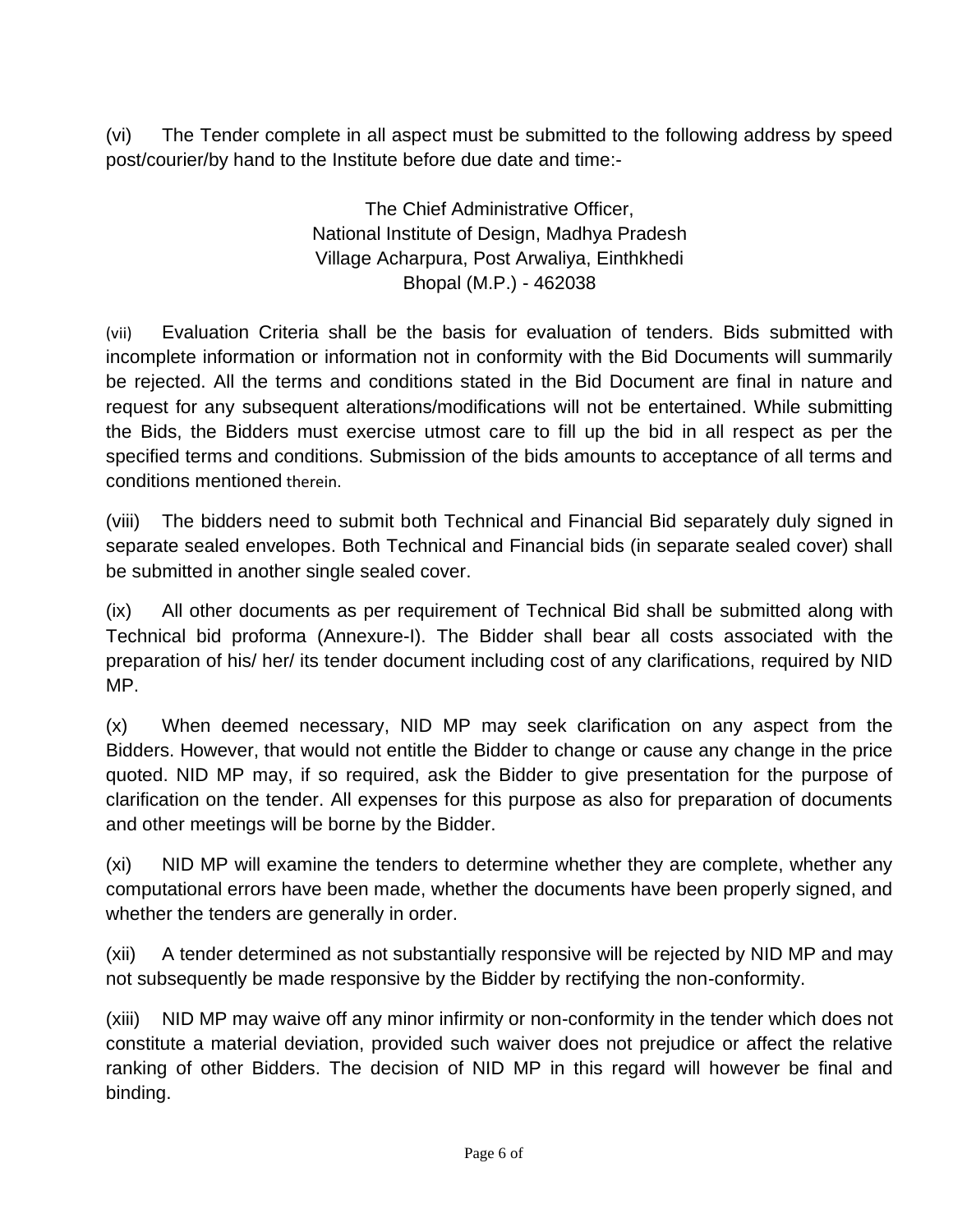(xiv) Bidder shall not be permitted to withdraw his/ her/ its offer or modify the terms and conditions thereof after acceptance of tender. In case the Bidder fails to observe and comply with the stipulations made herein or backs out after quoting the rate, the aforesaid amount of Earnest Money and Security Deposit, will be forfeited by the Institute. Besides this, the Bidder will also liable to be debarred/ blacklisted from participating in the tendering process of NID MP in future or fined.

(xv) Canvassing in connection with tenders is strictly prohibited and the tenders submitted by the Bidders who resort to canvassing in any form or try to influence the process either directly or indirectly shall be liable for rejection by NID MP.

(xvi) Tender containing any condition leading to unknown/ indefinite liability is liable to be summarily rejected.

(xvii) Any modification/ corrigendum issued with regard to this tender document shall be uploaded on Institute website only. Bidders are, therefore, requested to visit the website regularly till the last stipulated date of submission of the tender for ascertaining any modification/ corrigendum issued in this regard.

**7. Amendment of Bid Documents:** At any time, prior to the last date of submission of Bids, NID MP may, for any reason, whether at its own initiative or in response to a clarification requested by a prospective Bidder, modify the bid documents by amendments.

## **8. Earnest Money Deposit (EMD):**

(i) EMD of Rs. 5,000/- (Rupees Five thousand only) is a must and should be submitted along with physical copy of the tender. The EMD is to be furnished only in the form of DD/ Banker's cheque/ Pay Order from any schedule bank drawn in favour of **"National Institute of Design" payable at Bhopal**. EMD in any other form will not be accepted as valid EMD. In respect of the successful bidder, this EMD will be returned on receipt of Security Deposit. EMD submitted by other bidders will be returned after finalization of the contract. Tenders received without valid EMD stand automatically rejected.

(ii) Only Bidders with valid NSIC registration for providing vehicle services are exempted from payment of Tender Fee & EMD. No other Firm can be exempted from payment of Tender Fee & EMD.

## **9. The EMD Will Be Forfeited:**

(i) If a Bidder withdraws its bid during the period of bid validity; or

(ii) If the Bidder fails to accept NID MP's corrections of arithmetic errors in the Bidder's bid (if any); or

(iii) If the Contractor fails to sign the contract agreement with NID MP; or

(iv) If the Contractor fails to furnish the Security Deposit within the stipulated time.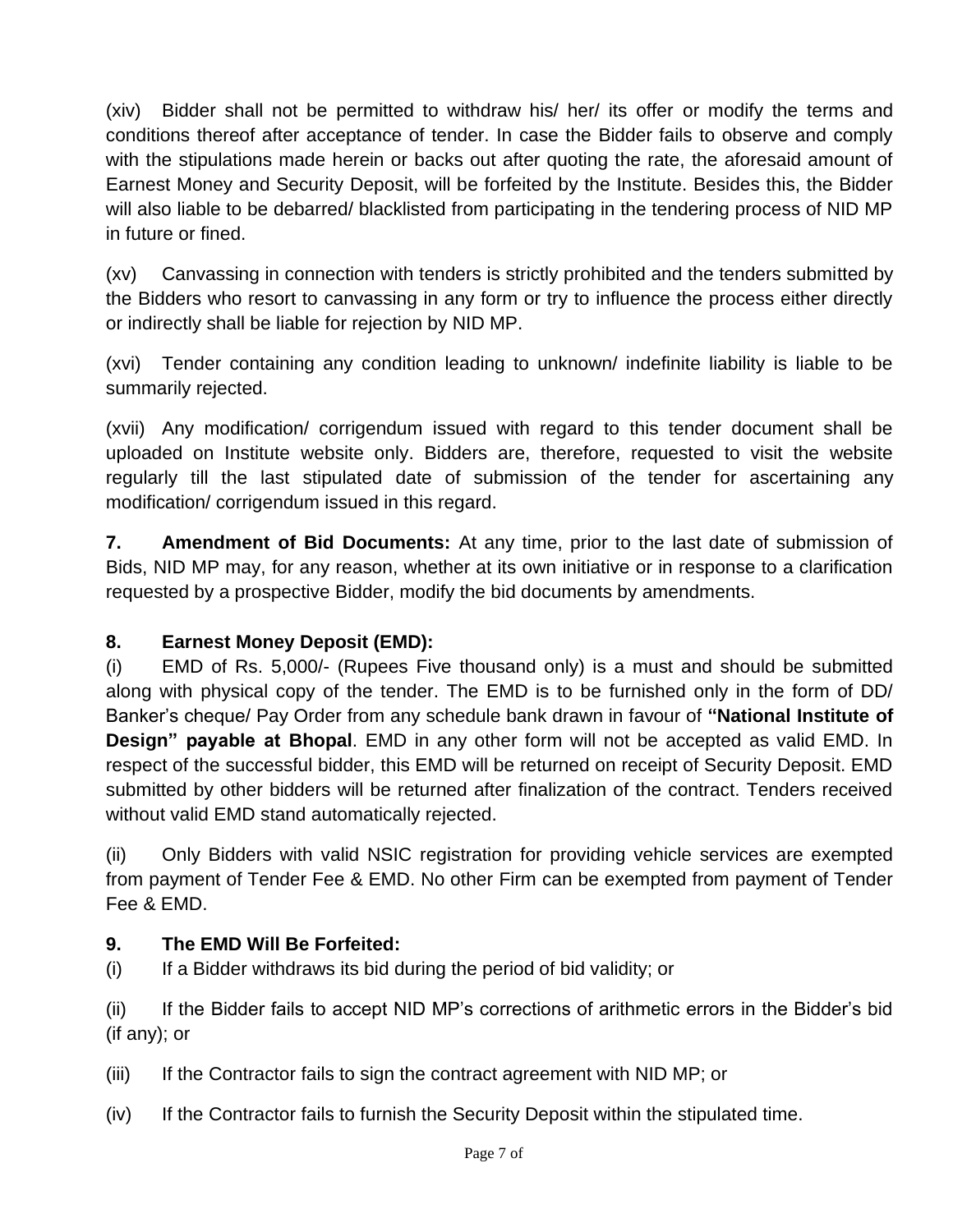**10. Bid Prices:** The Bidder shall give the pricing specifically on prescribed format only and as total composite price inclusive of Professional Fee & taxes i.e. GST, Travelling, Accommodation, Food and Other Expenses, out of pocket expenses etc.

**11. Bid Validity:** The bids shall remain valid for a period of **90 days** from the last date of submission.

**12. Only One Bid Per Party:** Each Bidder is permitted to submit ONLY ONE BID irrespective of whether he/ she/ it is the sole Bidder, or the Leader or Member of a duly formed JV or Consortium. In case it is found that any party has uploaded more than one bid for the subject work(s) in any of the above capacities, all bids so uploaded shall be summarily rejected and NID MP shall not entertain any further request/ correspondence in this matter.

**13. Opening of Financial of the Bid:** After Evaluation of Technical Bid, Financial Bid of only those Bidders, who satisfy all the eligibility criteria laid down in Technical Evaluation Sheet, will be opened. In case any document produced in support of eligibility criteria turns out to be not genuine, EMD stands automatically forfeited, whether before award of work or otherwise.

#### **14. Evaluation of tender**:

(i) The technical bid of the bidder shall be evaluated strictly as per the given criteria in Technical Evaluation Sheet. Marks shall be given for each criterion qualify with minimum requirement. Proforma has been prescribed (part of this NIT) and all the Bidders have to obtain Certificates from the Clients, separately for each of the contract. If no Certificate is produced, no marks will be assigned for technical Assessment.

**(ii) The financial bid shall be opened for only those bidders who will secure minimum 60% of overall marks during evaluation of technical bids as per Technical Evaluation Sheet. Final evaluation will be based on financial bid quoted by the bidders. The financial bid, of the bidders who will secure at least 60% marks in technical assessment, shall be opened.** 

**In case two or more bidders quote equal offer, work will be awarded to the bidder who has secured highest marks in technical evaluation.**

(iii) Quoting rates for all items/ services in the Financial Bid is mandatory, otherwise the bid will be rejected.

**15.** In case the tender opening date happens to be declared as a closed holiday, **the next date and timings will be notified through our website. However, the receiving date will remain same as the Bidders are required to submit their tenders on e-portal and send by post/ drop their sealed technical bids in box kept in Admin Branch.**

**16. Duration of Engagement: -**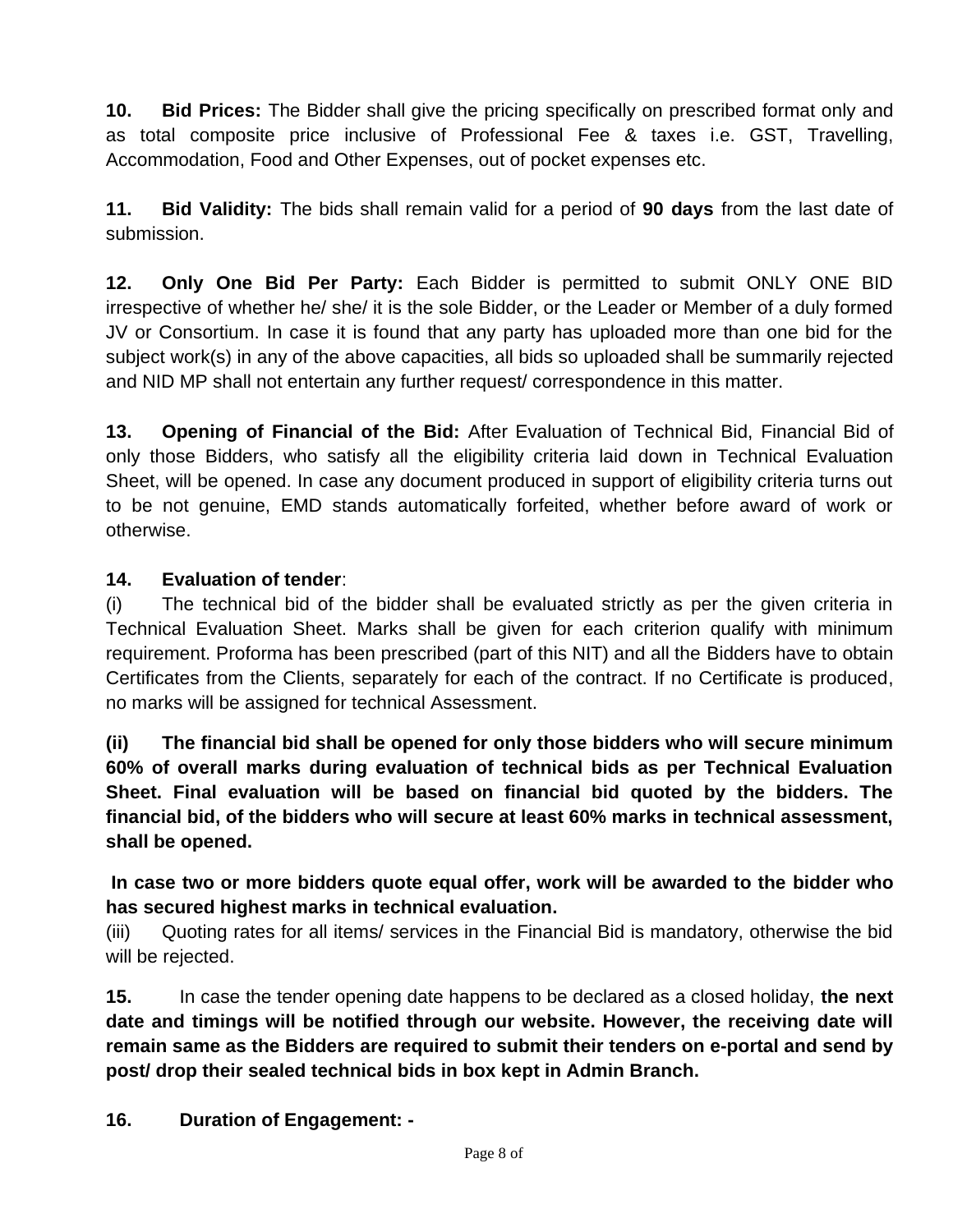The Chartered Accountant firm will be required to provide the services as per defined scope of work for FY 2021–22, however, the contract may be renewed for another year at the same terms and conditions based on satisfactory performance for a maximum period of two years.

Notwithstanding anything contained herein above, the Institute reserves the right to discontinue the services of Chartered Accountant firm in the event their services are evaluated as unsatisfactory at any time during the period.

## **17. Terms of Payment**

The payment shall be made against the services provided by firm as per the nature of work, subject to the following terms and conditions:

- (i) The payment during the entire contract period shall be made in accordance with the financial bid submitted by the selected bidder and accepted by the Institute. No price variation would be allowed during the contract period.
- (ii) Any increase in GST rates during the contract period will be borne by the Institute.
- (iii)TDS under Income tax & GST will be deducted at applicable rates.
- (iv)The Institute reserves the right to deduct amount from the bill as may be considered reasonable for unsatisfactory services or delay in providing of services. The decision of the Institute will be the final in this regard.
- (v) The Firm will raise the quarterly bills (Tax invoice) in duplicate on submission of the quarterly audit report to the Institute, where applicable.

**18. Confidentiality: -** The information/observation in the Inspection Report will not be shared with any individual/organization/institution, without specific approval of the Institute. The firm shall maintain confidentiality of the data/information/documents shared with it for the purpose of internal audit.

**19.** The Director, NID MP reserves the right to:

(i) Modify and/ or relax, any terms & conditions of this tender document before last date of submission of tenders to safeguard the Institute's interest.

(ii) Cancel the tender process without assigning any reason whatsoever, at any stage, in case of any change in requirement.

(iii) Reject any or all the tenders without assigning any reason whatsoever;

(iv) Not bind himself/ herself to accept the lowest or any tender; and

(v) Accept the whole or any part of the tender and the Bidder shall be bound to perform the same at the rates quoted.

(vi) Disqualify the Bidder canvassing in connection with tender.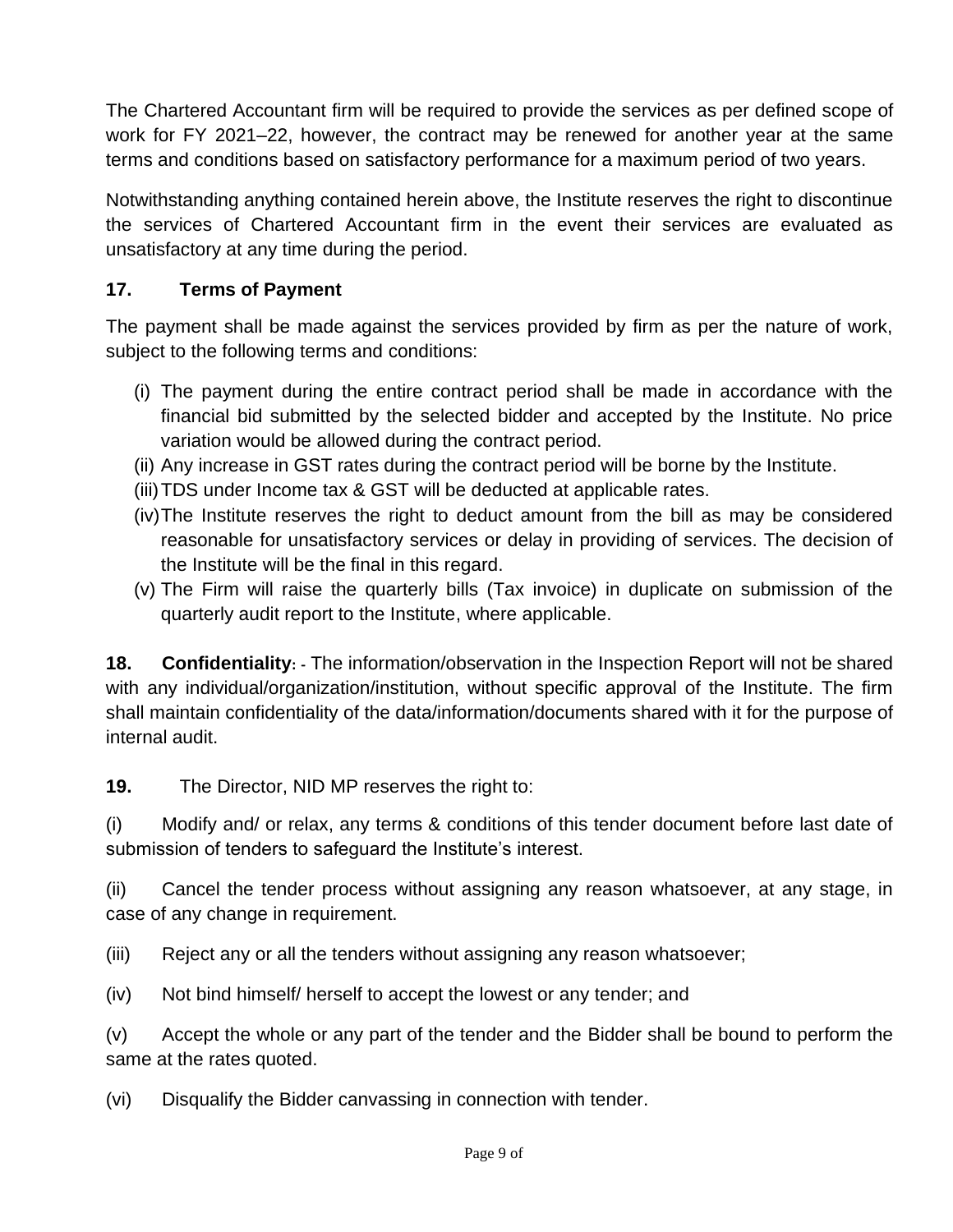(vii) Blacklist a Bidder for a suitable period in case the Bidder fails to honour his/ her/ its bid after award of work without sufficient grounds.

(viii) Alter the quantities specified in the bid in the event of changes in requirement. No Bidder will be allowed to change the financial bid if NID MP decides to increase/ decrease the requirement.

**20.** The tender document is valid for a period of six months from the date of issue. If purchase order is not issued within this period, the process will have to start afresh.

**21. Failure to comply with these conditions renders the tender/ bid automatically disqualified.**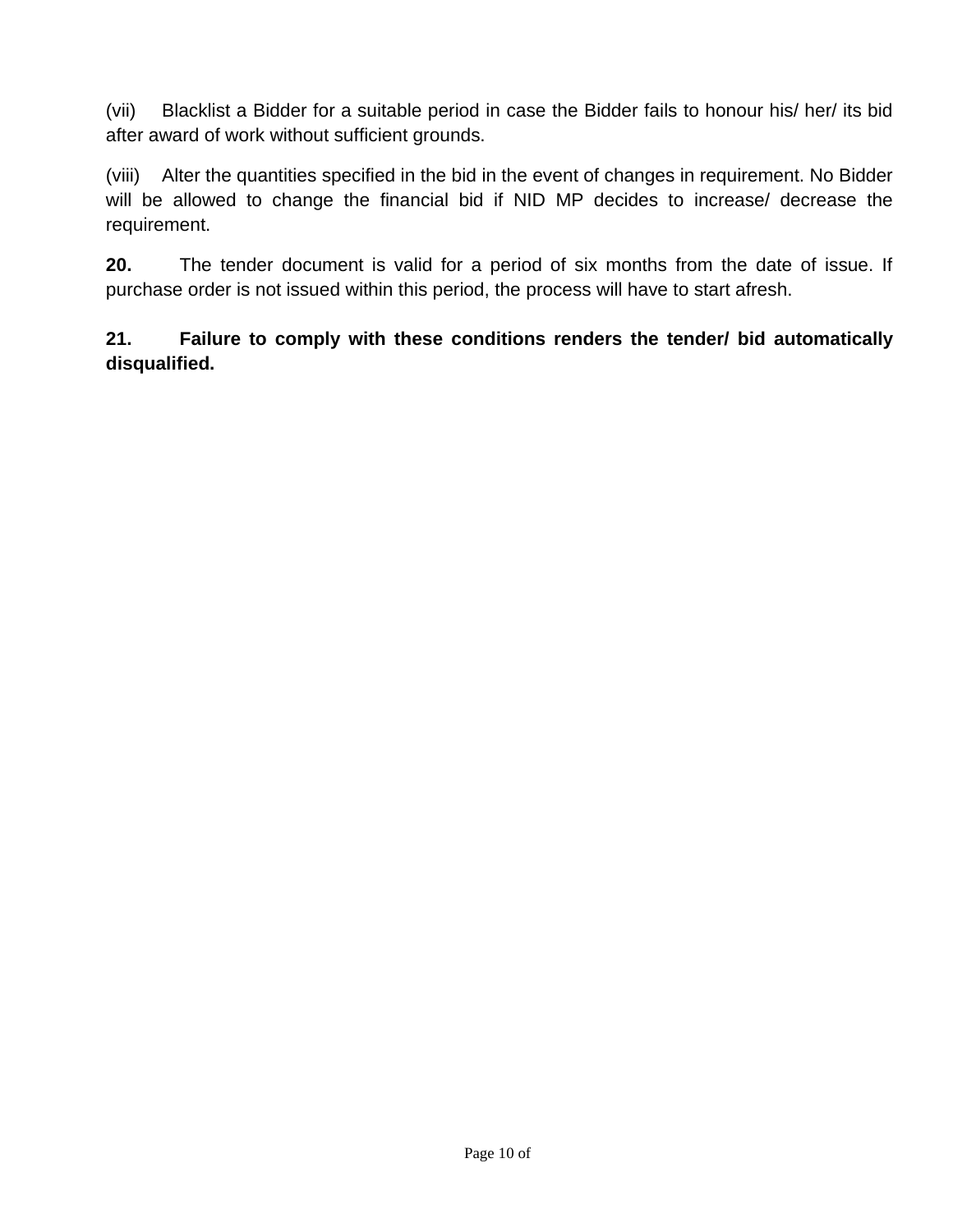## **SECTION – 2**

#### **SCOPE OF WORK**

**1. Name of Work:** Engagement of Chartered Accountant firm for Internal audit at the National Institute of Design, Madhya Pradesh.

#### 2. **Brief Scope of Work:**

The Firm shall be responsible for the following task & assignments –

- (i) To carry out internal audit for the financial year 2019-20, 2020-21 and 2021-22
- (ii) Independently review and appraise the systems of Internal Control Mechanism and recommend improvements, if any, for internal controls
- (iii) Identify internal control deficiencies of operational activities of the Institute and provide recommendation for improving these operations.
- (iv)Ascertain the extent of compliance with procedures, policies, regulations, statutory obligations and other legislations issued by the Government of India.
- (v) Review the record/system of bill payment to various contractors and to review the compliance of all statutory obligation of compliances such as Labour Laws, GST, Income Tax etc.
- (vi) Review of procurement files including all purchases of goods, services and works contract.
- (vii) Review of fixed assets and consumables register with physical verification to ensure that assets are safeguarded from fraud, deter fraudsters and possibly identify fraud
- (viii) Suggestion of improvement of the existing system of accounting/internal control and management information system from time to time.

| 3. Detailed Scope of Work:- |  |  |
|-----------------------------|--|--|
|-----------------------------|--|--|

| SI. No. | Broad Areas to | <b>Detailed Scope</b>                                  |
|---------|----------------|--------------------------------------------------------|
|         | be covered     |                                                        |
| 01      | Receipts       | <i>i.</i> Reconciliation of various Fees from students |
|         |                | ii. Receipts from Sponsored Projects / Programmes      |
|         |                | iii. Interest on Investments, Bank Interest            |
|         |                | iv. Grants from Ministry                               |
|         |                | v. Internal Revenues/Recoveries such as Licence Fee,   |
|         |                | charges, etc.                                          |
|         |                | vi. Any other Income                                   |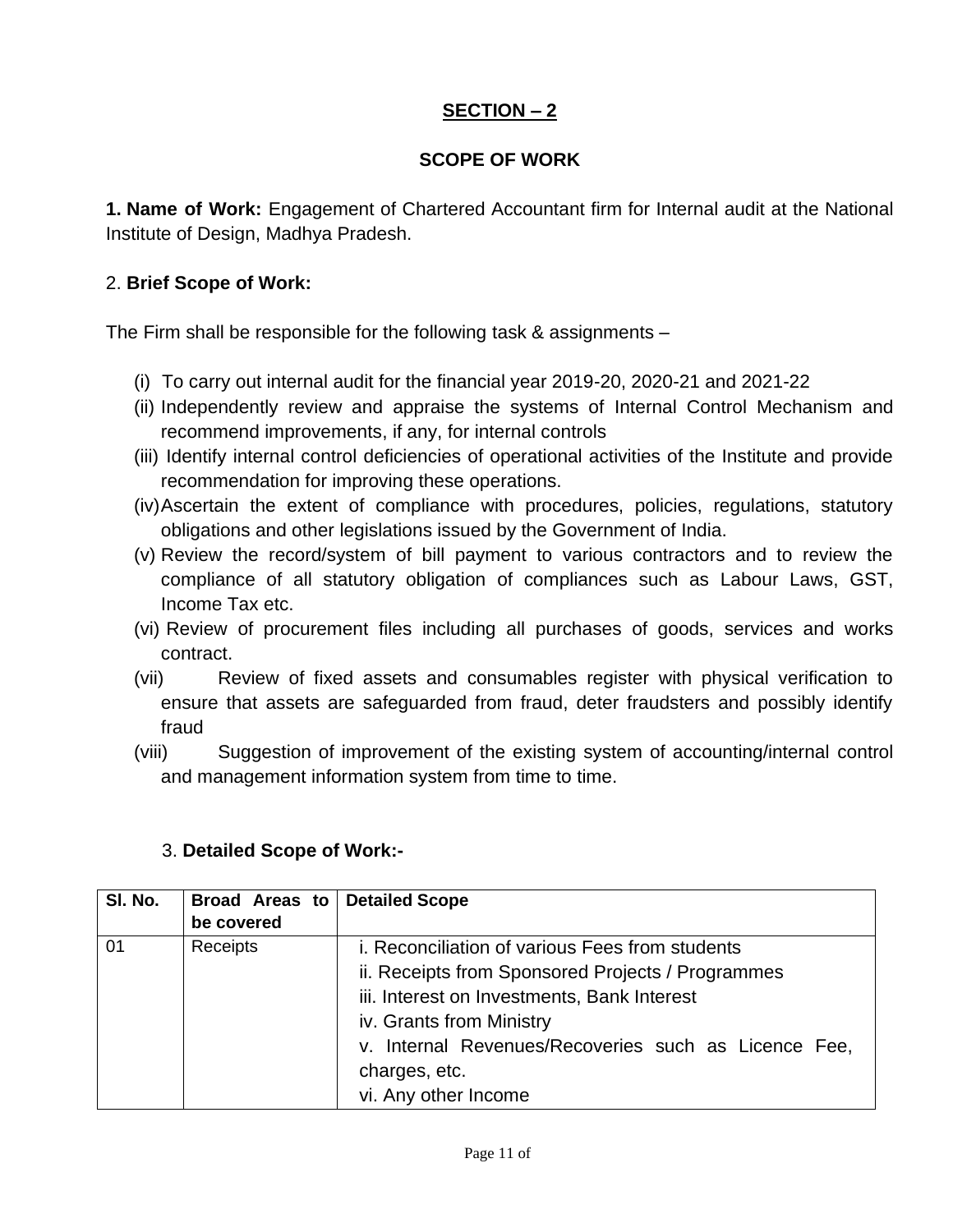|    |                                               | vii. Follow up for pending fees and late payment charges                                                                                                                                                                                                                                                                                                              |
|----|-----------------------------------------------|-----------------------------------------------------------------------------------------------------------------------------------------------------------------------------------------------------------------------------------------------------------------------------------------------------------------------------------------------------------------------|
|    |                                               | there of                                                                                                                                                                                                                                                                                                                                                              |
|    |                                               | viii. Income and its investment                                                                                                                                                                                                                                                                                                                                       |
|    |                                               | Any other issue as deemed appropriate<br>IX.                                                                                                                                                                                                                                                                                                                          |
|    |                                               |                                                                                                                                                                                                                                                                                                                                                                       |
| 02 | Purchase<br>and<br><b>Store</b><br>Management | i. Ensure the compliance of central government rules and<br>regulation/GFR.<br>ii. Procedure of purchase of goods, services and works<br>iii. Store/Material management<br>iv. Physical verification of Assets and consumable stock.<br>v. Review of process for control over assets and stock by the<br>administration.<br>vi. Any other issue as deemed appropriate |
| 03 | Statutory                                     | i. Review of computation of dues and filling of returns and                                                                                                                                                                                                                                                                                                           |
|    | Compliances                                   | remittance for statutory dues such as:<br>ii.GST                                                                                                                                                                                                                                                                                                                      |
|    |                                               | iii.Income Tax                                                                                                                                                                                                                                                                                                                                                        |
|    |                                               | iv.Professional tax                                                                                                                                                                                                                                                                                                                                                   |
|    |                                               | v. Labour Laws                                                                                                                                                                                                                                                                                                                                                        |
|    |                                               | vii. Compliance of any other applicable taxes and laws.                                                                                                                                                                                                                                                                                                               |
|    |                                               | viii. Any other issue as deemed appropriate                                                                                                                                                                                                                                                                                                                           |
| 04 | Finance<br>and                                | Review of Accounts payable and receivable<br>i.                                                                                                                                                                                                                                                                                                                       |
|    | Accounts                                      | Cash and bank management<br>ii.                                                                                                                                                                                                                                                                                                                                       |
|    |                                               | <b>Bank Reconciliation Statement</b><br>iii.                                                                                                                                                                                                                                                                                                                          |
|    |                                               | Review of Capital/Revenue Expenditure<br>iv.<br>Verification of all accounting entries<br>V.                                                                                                                                                                                                                                                                          |
|    |                                               | <b>Vouching/Ledger Scrutiny</b><br>vi.                                                                                                                                                                                                                                                                                                                                |
|    |                                               | Employees Payroll, disbursement and deductions from<br>vii.                                                                                                                                                                                                                                                                                                           |
|    |                                               | Salary                                                                                                                                                                                                                                                                                                                                                                |
|    |                                               | Any other issue as deemed appropriate<br>VIII.                                                                                                                                                                                                                                                                                                                        |
| 05 | <b>Estate Section</b>                         | i. Review of contracts of works including various service and                                                                                                                                                                                                                                                                                                         |
|    |                                               | maintenance contracts                                                                                                                                                                                                                                                                                                                                                 |
|    |                                               | ii. Review of Capital works and status of work                                                                                                                                                                                                                                                                                                                        |
|    |                                               | iii. Completion of Capital WIP and conversion to Assets<br>Any other work related to Estate division                                                                                                                                                                                                                                                                  |
| 06 | Operational                                   | i. To check Logbook of all Plant & Machinery/equipment to                                                                                                                                                                                                                                                                                                             |
|    | Activities                                    | ensure optimum utilization                                                                                                                                                                                                                                                                                                                                            |
|    |                                               | ii. To check records and activities of Workshop, Lab, Student                                                                                                                                                                                                                                                                                                         |
|    |                                               | Mess, Library, Guest house and security process and                                                                                                                                                                                                                                                                                                                   |
|    |                                               | controls                                                                                                                                                                                                                                                                                                                                                              |
|    |                                               | iii. Outsourcing Contracts                                                                                                                                                                                                                                                                                                                                            |
|    |                                               | Review of all service and work contract.                                                                                                                                                                                                                                                                                                                              |
| 07 | Other                                         | Any other relevant area as considered necessary for the                                                                                                                                                                                                                                                                                                               |
|    |                                               | internal audit                                                                                                                                                                                                                                                                                                                                                        |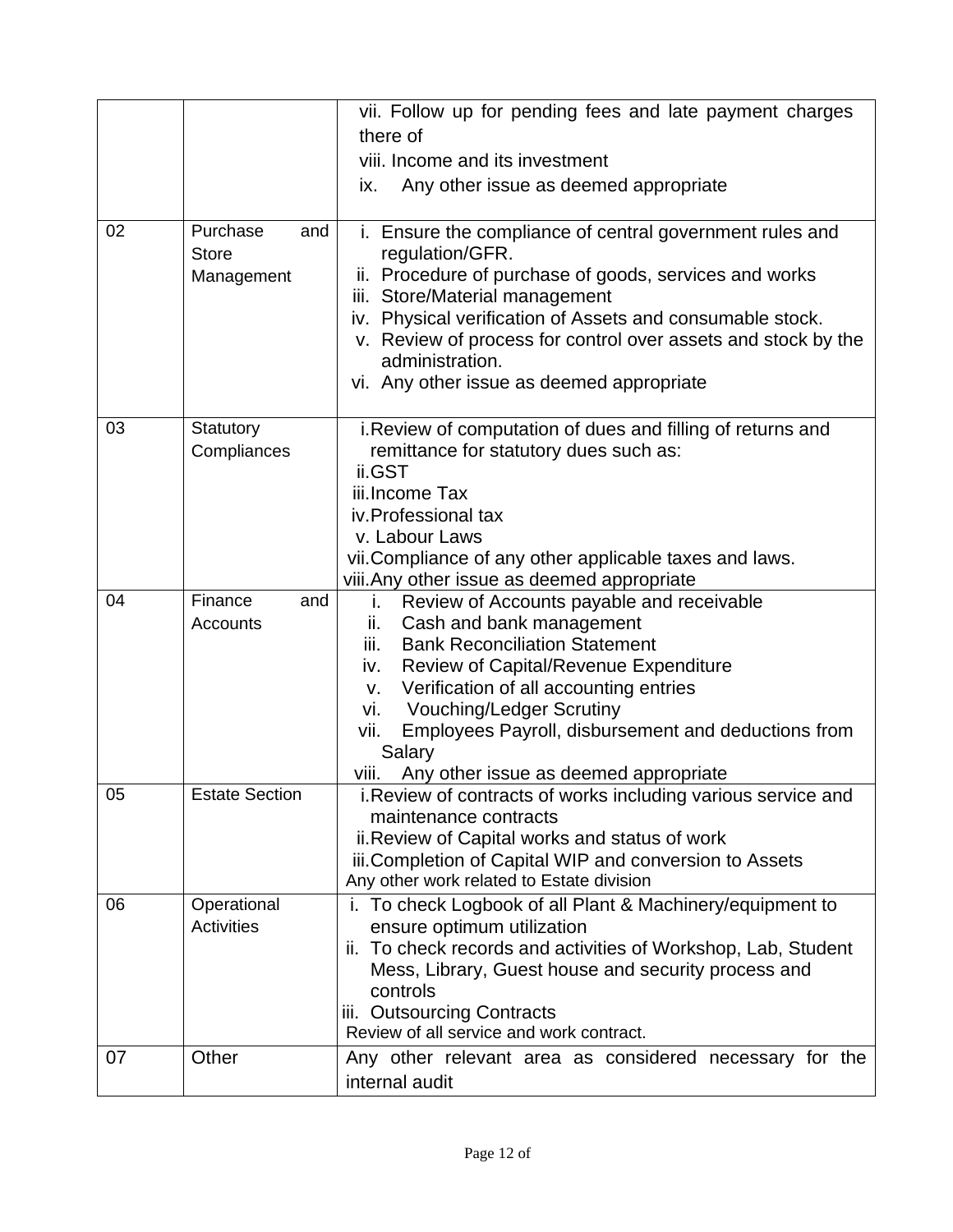## **4. Check list for Engaged firm for internal audit:-**

#### **(i) Cash and Fund Management**

- (a) Bank Reconciliation statements are being prepared on monthly basis.
- (b) Outstanding advances are being settled as per rules.
- (c) Idle funds are being invested in Short Term Deposits (STDR),
- (d) STD Register is being maintained properly and
- (e) Mandatory provision of e-payment of Rs. 5,000/- and above is being complied with.
- (f) Maintenance of subsidiary cash book and Imprest Accounts.

#### **(ii) Maintenance of Basic Record and mandatory checks**

- (a) Maintenance of Proper Land records & land use records. Asset Register should be maintained in the format prescribed. It should be tallied/reconciled with the Annual Accounts ofthe Institute.
- (b) Physical verification of Assets, consumables and non-consumables is being done on yearly basis and physical verification of Library books & journals are being done as per rules. Accession Register & other records of Library should be checked. Whether any material deficiency reported? If so, how it has been dealt with?
- (c) Cases of theft/fire/loss/embezzlement and action taken thereon.

## **(iii) Procurement & Contract Management**

- (a) Scrutiny of selected files pertaining to procurement of Assets; stores, services & works including Annual Maintenance Contracts and outsourcing of services. Fulfillment of statutory requirements, while making payment for outsourced services may be verified.
- (b) To check the compliance of various taxation laws
- (c) The random selection of procurement files may be done as below:-
	- (i) Procurement of Goods/Services/Works/Books etc. above ₹ 5,00,000 --- 100 %
	- (ii) Procurement of Goods/Services/Works/Books etc. above ₹ 1,00,000 to 5,00,000 --- 50 %
	- (iii) Procurement of Goods/Services/Works/Books etc. below ₹ 1,00,000 --- 25 %

## **(iv) Optimal Utilization of equipments and Vehicles**

- (a) Scrutiny of Logbooks of all equipments, Machinery/Plant etc. costing Rs. 1.00 lacs & above.
- (b) To check Equipments etc. are being installed in time and penalty, if any, is being deducted for delay in installation may be implemented to ensure that there are no idle/uninstalled/unserviceable equipments.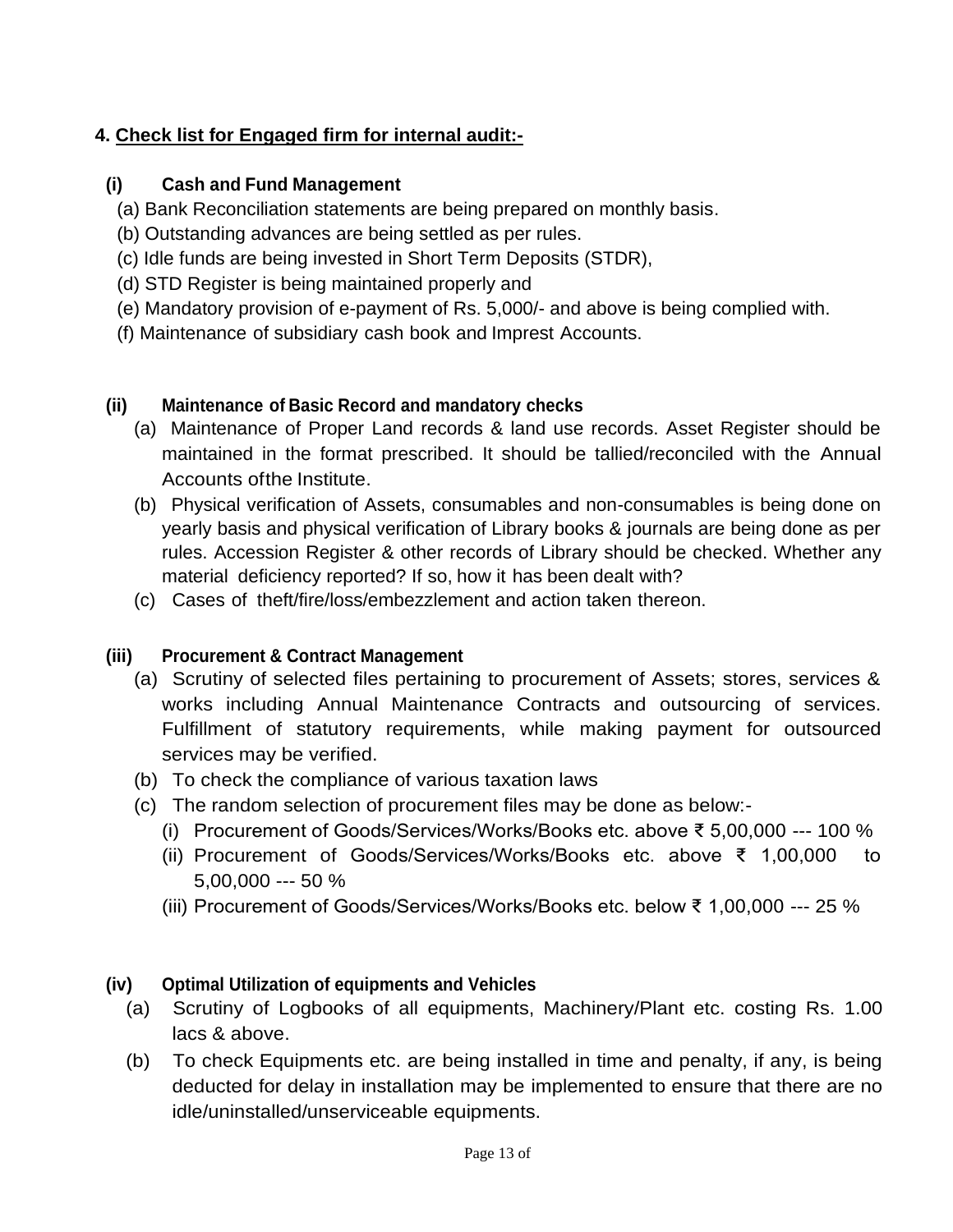(c) Scrutiny of Logbooks of Vehicles to ensure justified use of official vehicle and the same are not being used for private purposes. The mileage shown in the logbook and the expenditure on repair & maintenance of vehicles are justifiable.

#### **(v) Revenue Generation**

- (a) Scrutiny of files pertaining to fixation of Student fee
- (b) To check collection of various fee as per approved policy
- (c) To check appropriate records of students fees; caution money and other charges are being maintained.
- (d) Other relevant aspects of revenue generations

#### **(vi) Annual Account**

- (a) Proper reflection of closing stock of stationery, other consumables, etc. is given in Annual Accounts.
- (b) To check the conformity of annual account with the format of accounts approved by DPIIT for institute

#### **(vii) Other areas**

- (a) Maintenance of Stock Register Consumables/Non-consumables at various department of the Institute etc.
- (b) Guest House occupancy register; maintenance of inventory of guest house & timely deposit of cash proceeds, recovery of guest house charges as per Institute norms.
- (c) Service books and leave records of all employees.
- (d) Deductions from pay bills i.e. income tax; professional tax etc. and TDS charged from suppliers/contractors are being deposited with respective authorities on timely manner.
- (e) TA, LTC and Medical Reimbursement bills are being paid as per rules.
- (f) TA, LTC, Contingent and Medical Advances given to employees are being allowed as per rules and also being adjusted in time. In **case** of delay in adjustment/refund, the penal interest is being charged, as per rules.
- (g) any other aspect as considered appropriate for internal audit

#### **5. Time Period**

The Chartered / Cost Accountant firm will be required to provide the desired services initially for a period of One year i.e. FY 2021–22, which can be renewed for another year at the same terms and conditions based on satisfactory performance for a maximum period of two years.

Notwithstanding anything contained herein above, the Institute reserves the right to discontinue the services of Chartered / Cost Accountant firm in the event their services are evaluated as unsatisfactory at any time during the period.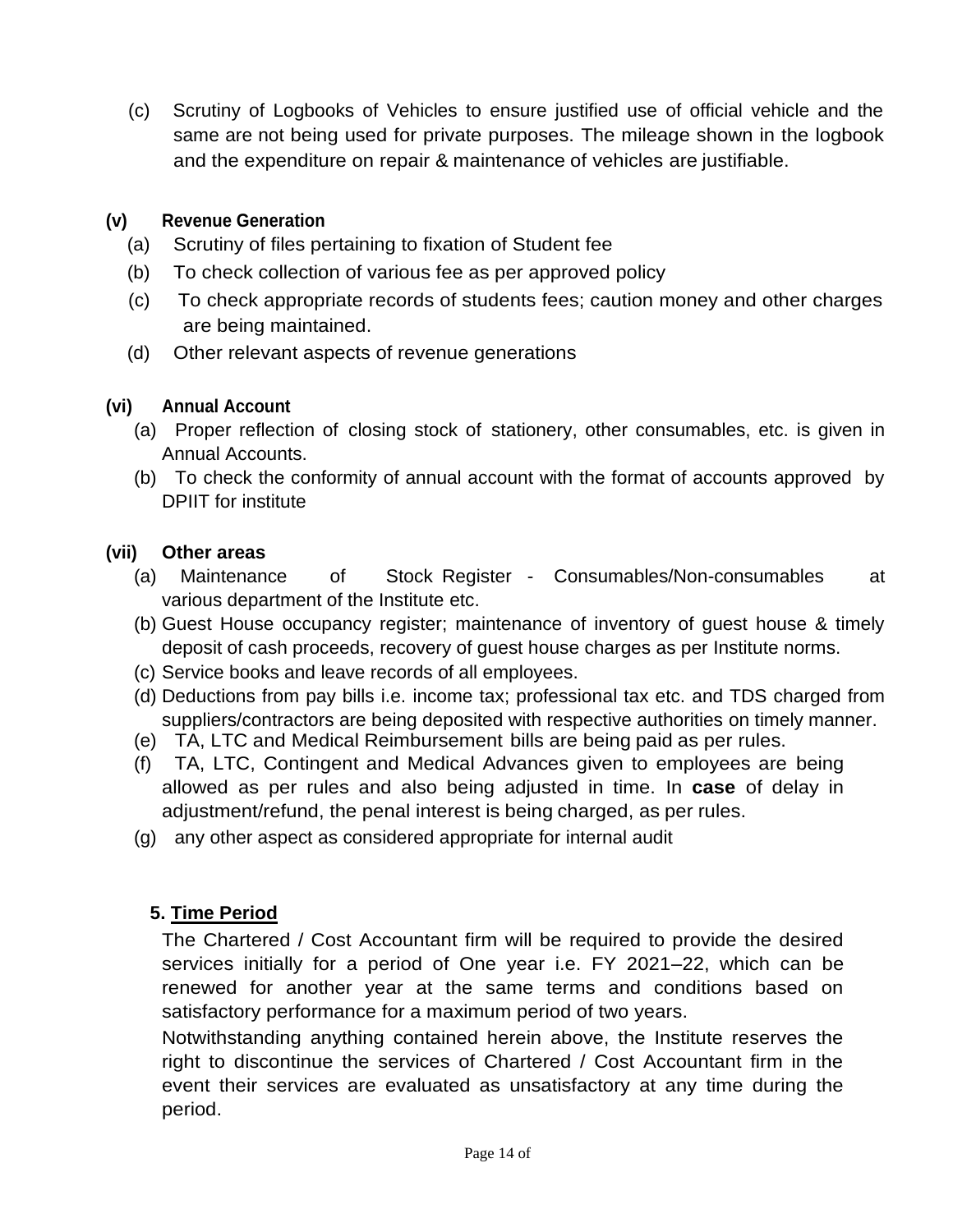## **6. Schedule of Internal Audit**

The Internal Audit for the Financial Year 2021-22 should be imitated with in a month of issue of award letter to the selected firm and should be completed by submitting the internal audit report within 45 days from the date of start of such audit.

For the F.Y. 2022-23, if the contact is extended under the terms and condition of tender, Internal Audit is to be conducted on a quarterly basis. Prior to commencement of Audit for any quarter, a detailed audit programme must be prepared in consultation with the Institute. The observation of audit shall be discussed with concerned officials of the Institute before issuance of draft report. A draft quarterly report of the Internal Audit shall be submitted to the management for discussion within seven days from the date of completion of quarterly audit. After discussion, a final report shall be submitted to the Institute within seven days. The Auditor shall present the final audit report before the designated authority as and when communicated by the Institute.

#### **7. Support and Inputs to the Firm**

The Institute shall provide adequate office space to the Firm to perform its services. In terms of hardware the Institute will provide computers and printers to the Firm. The Institute will provide all primary data to the firm for carrying out the jobs listed in the nature of work.

8. **Standard format of Audit Report -** Standard format in which the report is to be submitted by the auditors is Annexed as Annexure ….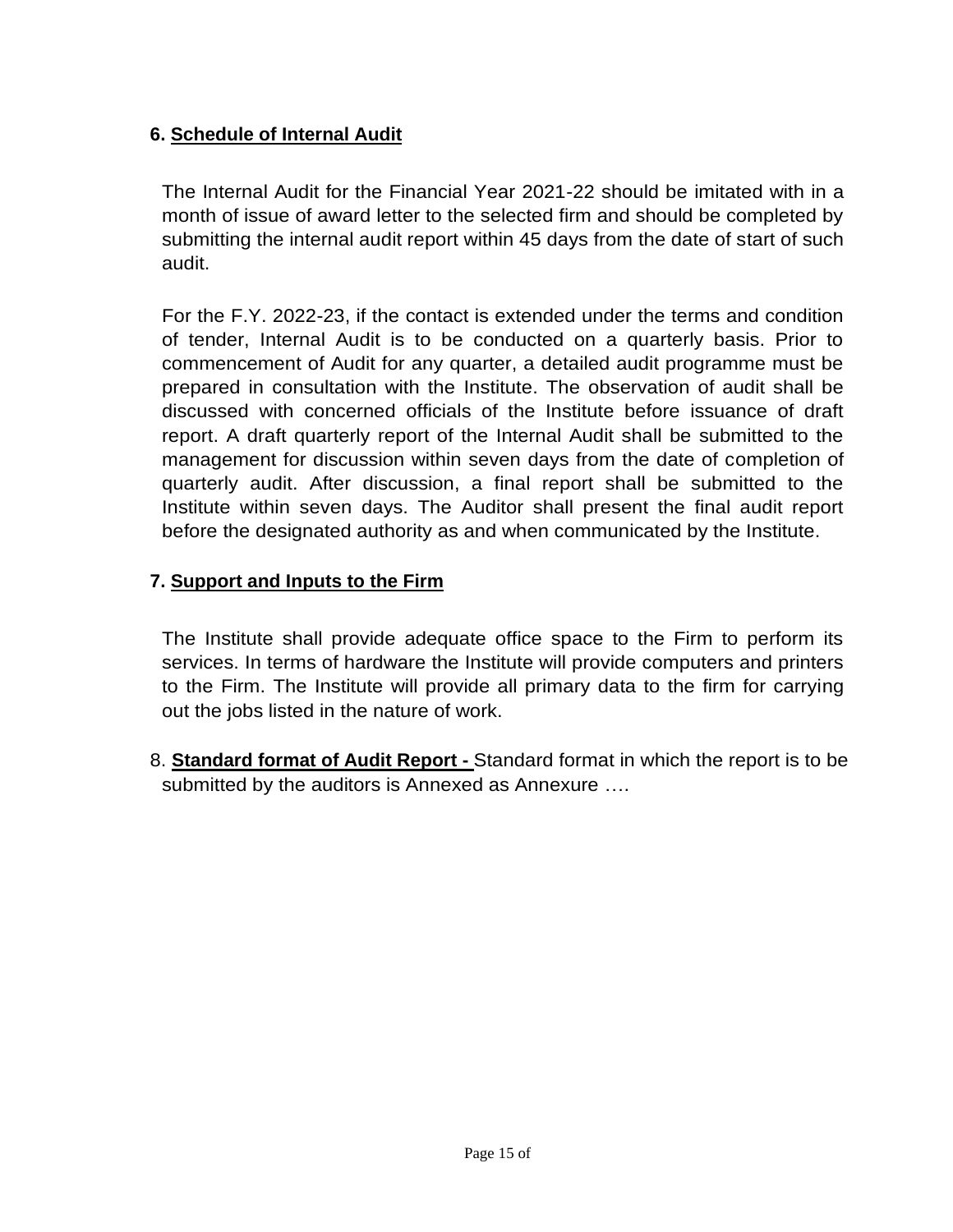## **SECTION – 3**

## **Annexure-I**

## **TECHNICAL BID PROFORMA**

|      | I EUNIUAL DIU FRUFURIJIA                        |                                    |         |  |
|------|-------------------------------------------------|------------------------------------|---------|--|
| SI.  | <b>Documentary Proof</b>                        | <b>Details</b>                     | At Page |  |
| No.  | (Self attested)                                 |                                    | No.     |  |
| i.   | 1- Name of the Bidder                           |                                    |         |  |
|      | 2- Type of Bidder (Proprietary Firm /           |                                    |         |  |
|      | Company / LLP / Partnership Firm)               |                                    |         |  |
|      | 3- Complete Address                             |                                    |         |  |
|      | 4- Telephone number                             |                                    |         |  |
|      | 5- Official Email id of the Bidder              |                                    |         |  |
|      | Mobile number of the owner                      |                                    |         |  |
| ii.  | Valid registration with ICAI.                   | [attach the document & refer page] |         |  |
|      |                                                 | no. here]                          |         |  |
| iii. | Valid Empanelment with O/o the C&AG             | [attach the document & refer page] |         |  |
|      | of India or its field offices                   | no. here]                          |         |  |
| iv.  | <b>Bidder</b><br>should<br>have<br>valid<br>The | [attach the document & refer page] |         |  |
|      | Permanent Account Number (PAN),                 | no. here]                          |         |  |
|      | GST no., Registration No. of the                |                                    |         |  |
|      | Agency/Firm/Company.                            |                                    |         |  |
|      |                                                 |                                    |         |  |
| v.   | Details of at least three (3) statutory         | [attach the document & refer page] |         |  |
|      | audits and/or internal audits Central/          | no. here]                          |         |  |
|      | Educational<br><b>State</b><br>Government       |                                    |         |  |
|      | <b>Bodies</b><br>Institutes/<br>Autonomous      |                                    |         |  |
|      | Bodies/Educational<br>/Statutory                |                                    |         |  |
|      | Institution /PSUs, having turnover of           |                                    |         |  |
|      | equal or more than ₹ 5.00 Crore, in last        |                                    |         |  |
|      | five year during 2016-17 to 2020-21             |                                    |         |  |
|      | (Annexure I)                                    |                                    |         |  |
|      | undertaking duly certified<br>An                |                                    |         |  |
| vi.  | by <sub>1</sub>                                 | [attach the document & refer page  |         |  |
|      | authorized signatory of the firm or sole        | no. here]                          |         |  |
|      | Proprietor or Company regarding non             |                                    |         |  |
|      | blacklisting of the firm has never been         |                                    |         |  |
|      | blacklisted<br>by any<br>Government             |                                    |         |  |
|      | departments, C&AG, PSUs or any                  |                                    |         |  |
|      | other organization in respect of any            |                                    |         |  |
|      | assignment or behavior (Annexure-)              |                                    |         |  |
| vii. | <b>Details of Earnest Money Deposit</b>         | [attach the original DD/FDR/BG &   |         |  |
|      |                                                 | refer page no. here]               |         |  |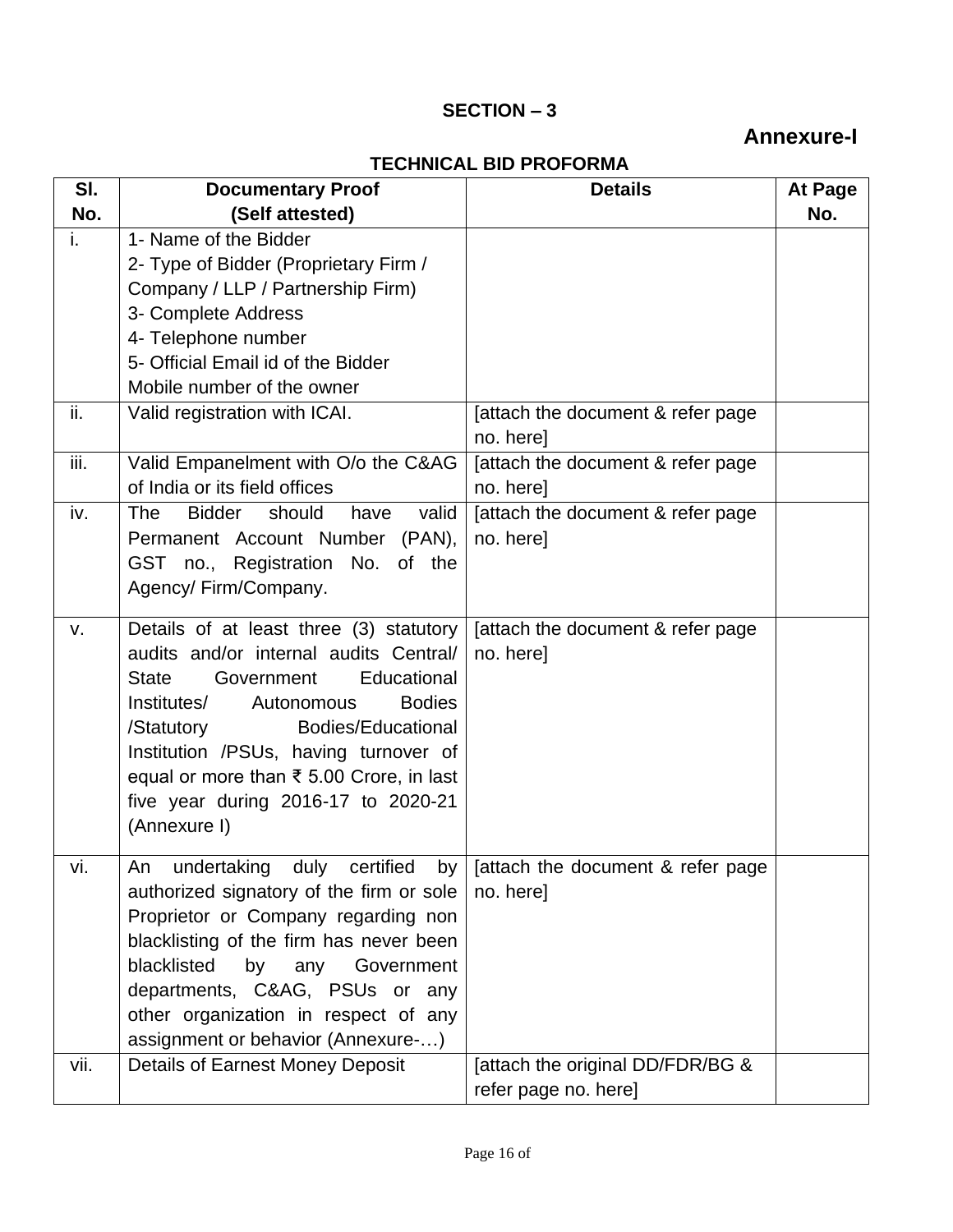| SI.   | <b>Documentary Proof</b>                                                                                                                                                                                                                                          | <b>Details</b>                                | At Page |
|-------|-------------------------------------------------------------------------------------------------------------------------------------------------------------------------------------------------------------------------------------------------------------------|-----------------------------------------------|---------|
| No.   | (Self attested)                                                                                                                                                                                                                                                   |                                               | No.     |
| viii. | Document showing minimum 5 years'<br>experience in the field of Services<br>desired.                                                                                                                                                                              | attach the document & refer page<br>no. here] |         |
| ix.   | Document showing Average<br>(xi)<br>Annual Income (i.e., Average Gross  <br>Professional Fees earned during the 3<br>years) of the Firm in the last 3 financial<br>years ending on March 31st, 2021,<br>should be equal to or more than ₹20.00<br>(Twenty) lakhs. | attach the document & refer page<br>no. here] |         |

Note:- All relevant documents, annexures and EMD should be attached with the technical bid proforma and should be sealed properly.

(Signature of the Authorized Authority of the Firm)

(Official Seal of the Firm)

Date: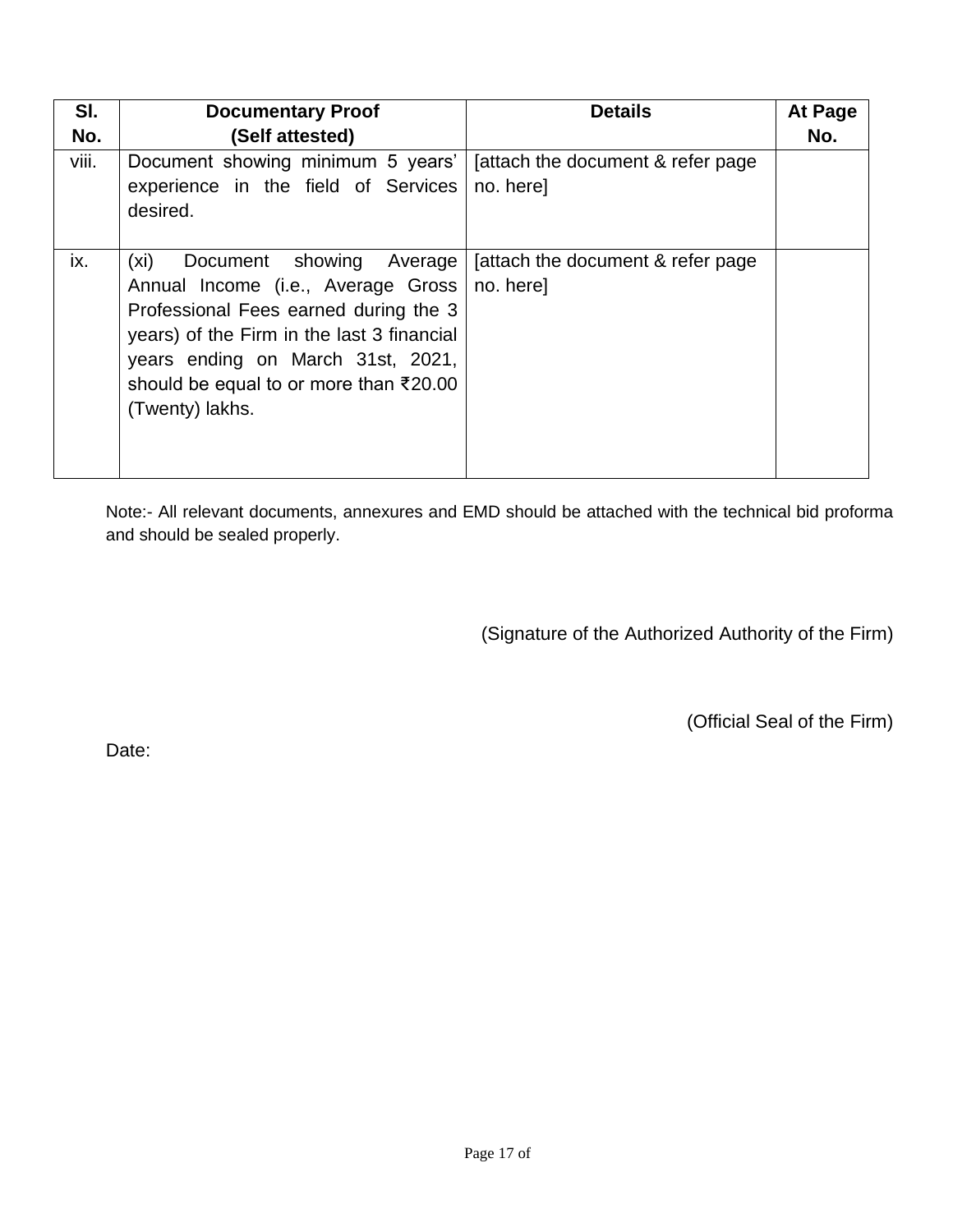#### **TECHNICAL EVALUATION SHEET**

**(**To be filled by the Bidder and Uploaded and submitted with Technical Bid**)** Name of the Firm:

……………………………………………………………………………………..

The Firm is required to submit the following documents for assessment by Tender Evaluation Committee of NID MP.

| SL.<br>No. | <b>Description</b>                                                                                                                                                                                                                                                                                                                                       | <b>Criteria for Marks</b>                                                                                                                                                   | <b>Minimum</b><br>marks<br>for Qualifying in<br><b>Technical Criteria</b> | <b>Maximum</b><br><b>Marks</b> |
|------------|----------------------------------------------------------------------------------------------------------------------------------------------------------------------------------------------------------------------------------------------------------------------------------------------------------------------------------------------------------|-----------------------------------------------------------------------------------------------------------------------------------------------------------------------------|---------------------------------------------------------------------------|--------------------------------|
| 1.         | Valid Registration with<br>ICAI and Empanelment<br>with C&AG                                                                                                                                                                                                                                                                                             | 10 <sup>1</sup><br>marks<br>each<br>for<br>Registration with ICAI<br>and Empanelment with<br>C&AG                                                                           | 20                                                                        | 20                             |
| 2.         | Minimum<br>three<br>(3)<br>statutory audits and/or<br>internal audits Central/<br><b>State</b><br>Government  <br>Educational<br>Institutes/<br><b>Bodies</b><br>Autonomous<br>/Statutory<br><b>Bodies/Educational</b><br>Institution /PSUs, having<br>turnover of equal or<br>more than ₹ 5.00 Crore,<br>in last five year during<br>2016-17 to 2020-21 | 20 marks minimum for<br>three<br>contracts<br>and<br>thereafter 2 marks for<br>each additional contract<br>in last five year subject<br>maximum<br>0f<br>30<br>to<br>marks  | 20                                                                        | 30                             |
| 3.         | Minimum<br>$5^{\circ}$<br>years'<br>experience in the field of<br>desired<br>services<br>i.e.<br>auditing business.                                                                                                                                                                                                                                      | 10 marks for Minimum<br>experience<br>and<br>thereafter 2 marks for<br>each additional year of<br>experience subject to<br>maximum of 20 marks                              | 10                                                                        | 20                             |
| 4.         | Minimum<br>Average<br>Annual Income of the<br>the<br>Firm in<br>last<br>$\overline{\mathbf{3}}$<br>financial years ending on<br>March 31st, 2021,<br>should be equal to or<br>than<br>₹20.00<br>more<br>(Twenty) lakhs.                                                                                                                                  | 10 mark for minimum<br>turnover and thereafter<br>marks<br>for<br>$\mathbf{2}^{\prime}$<br>every<br>additional turnover of 5<br>lakh each subject to<br>maximum of 20 marks | 10                                                                        | 20                             |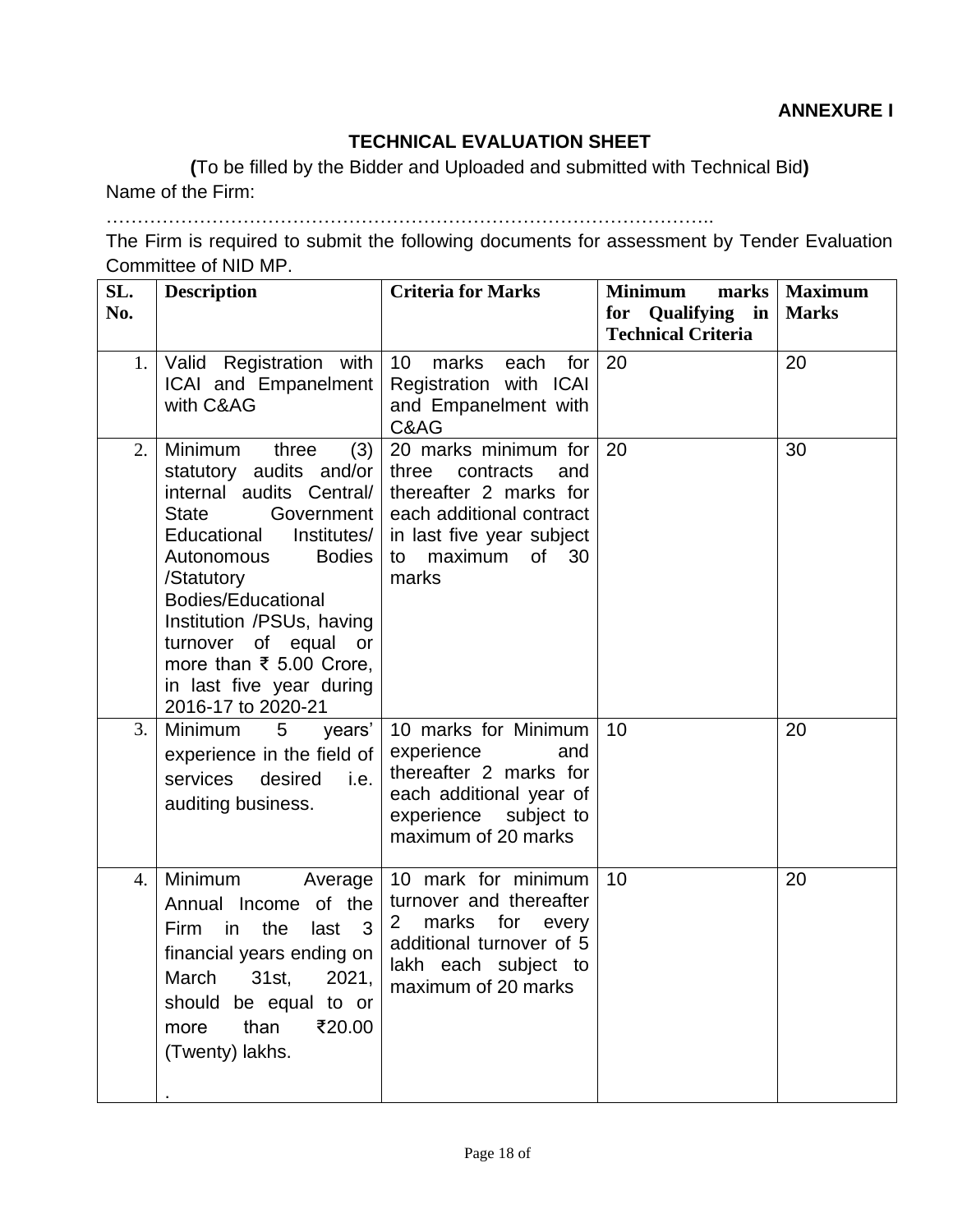| SL.<br>No. | <b>Description</b>                                                                | <b>Criteria for Marks</b> | <b>Minimum</b><br>for Qualifying in Marks<br><b>Technical Criteria</b> | marks   Maximum |
|------------|-----------------------------------------------------------------------------------|---------------------------|------------------------------------------------------------------------|-----------------|
|            | 5.   Firm having Registered/   10 Marks<br>Regional/ Branch offices<br>in Bhopal. |                           | $ -$                                                                   | 10              |
|            | <b>Total</b>                                                                      |                           |                                                                        | 100             |

**Important: The financial bid for only those bidders shall be opened who will secure at least 60 marks in technical evaluation, with securing at least minimum marks in each category from 1 to 4, as per above given table. Note:**

(i) For item No. 1 to 5, the Bidder is required to submit the documentary evidence as per the Technical bid and the other documents mentioned in the said items. No marks will be allotted for technical criteria, at Sl no. 1 to 5, not supported by relevant documents.

(ii) The Tender Evaluation Committee may visit/ enquire the site and offices where the services being offered currently. Based on visit/ enquiry, performance of the Bidder may be assessed.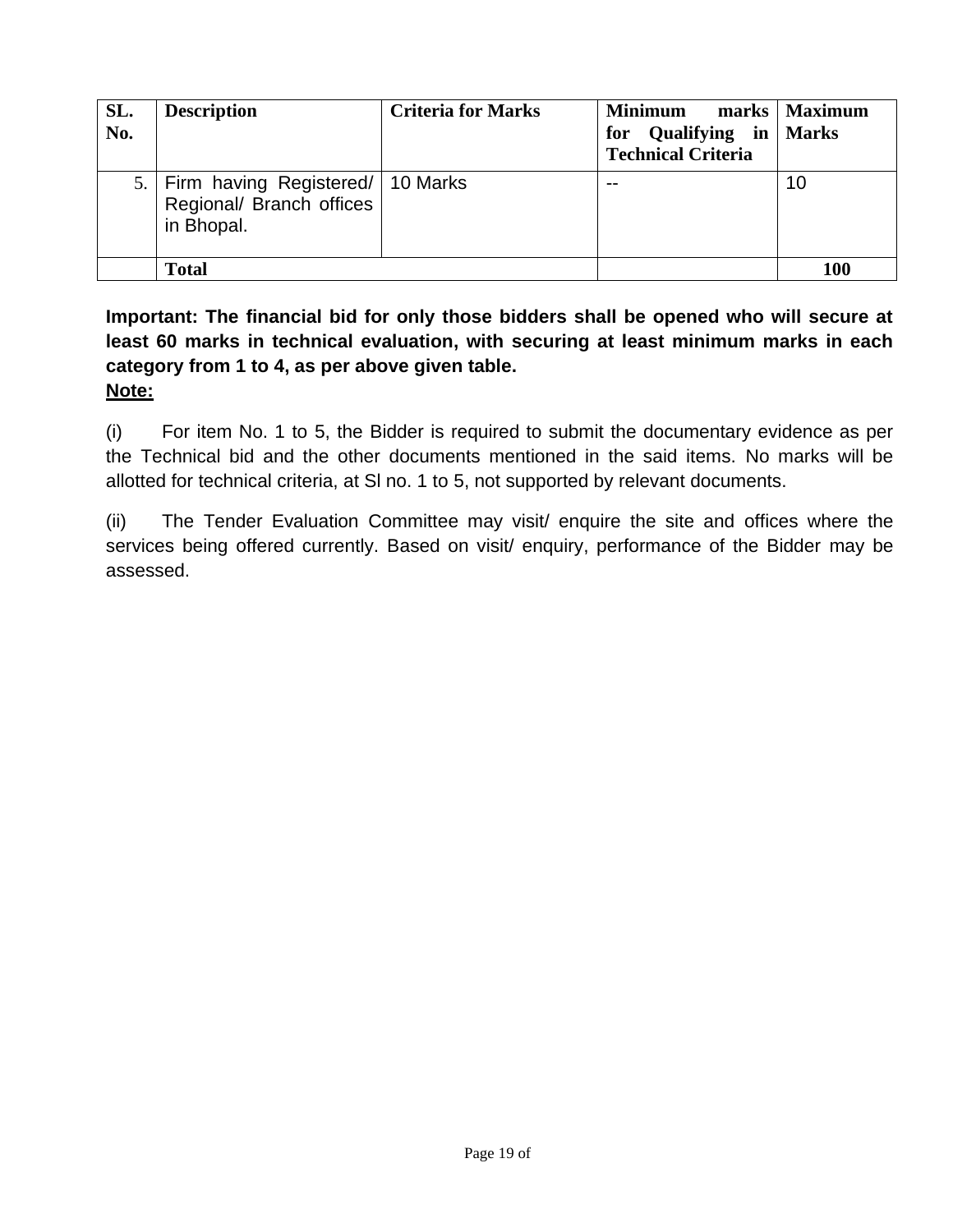#### **SECTION – 4 FINANCIAL BID FORMAT**

#### **FINANCIAL BID**

| SI. | <b>Description of Fees</b>                                  | <b>Unit</b> | Fees             |                  |
|-----|-------------------------------------------------------------|-------------|------------------|------------------|
| No. |                                                             |             | <b>Rupees in</b> | <b>Rupees in</b> |
|     |                                                             |             | <b>Figure</b>    | words            |
| A.  | Professional Fee for the<br>Financial Year 2021-22 **       | 1 (yearly)  |                  |                  |
| B.  | Add: GST as per applicable<br>rate on the services provided |             |                  |                  |
| C.  | <b>Total Fees to be paid</b><br>[including GST (A+B)]       |             |                  |                  |

 \*\* The quoted fee should be included of Professional Fee, Travelling, Accommodation, Food and Other Expenses etc. No claim for any other expenses shall be accepted beyond the fee offered to be charged under the contract.

We undertake that the rates quoted above by us will not change during the Contract period and accept the payment schedule as described in the appropriate column.

Signature of the Bidder with Seal &Address

Date: Place: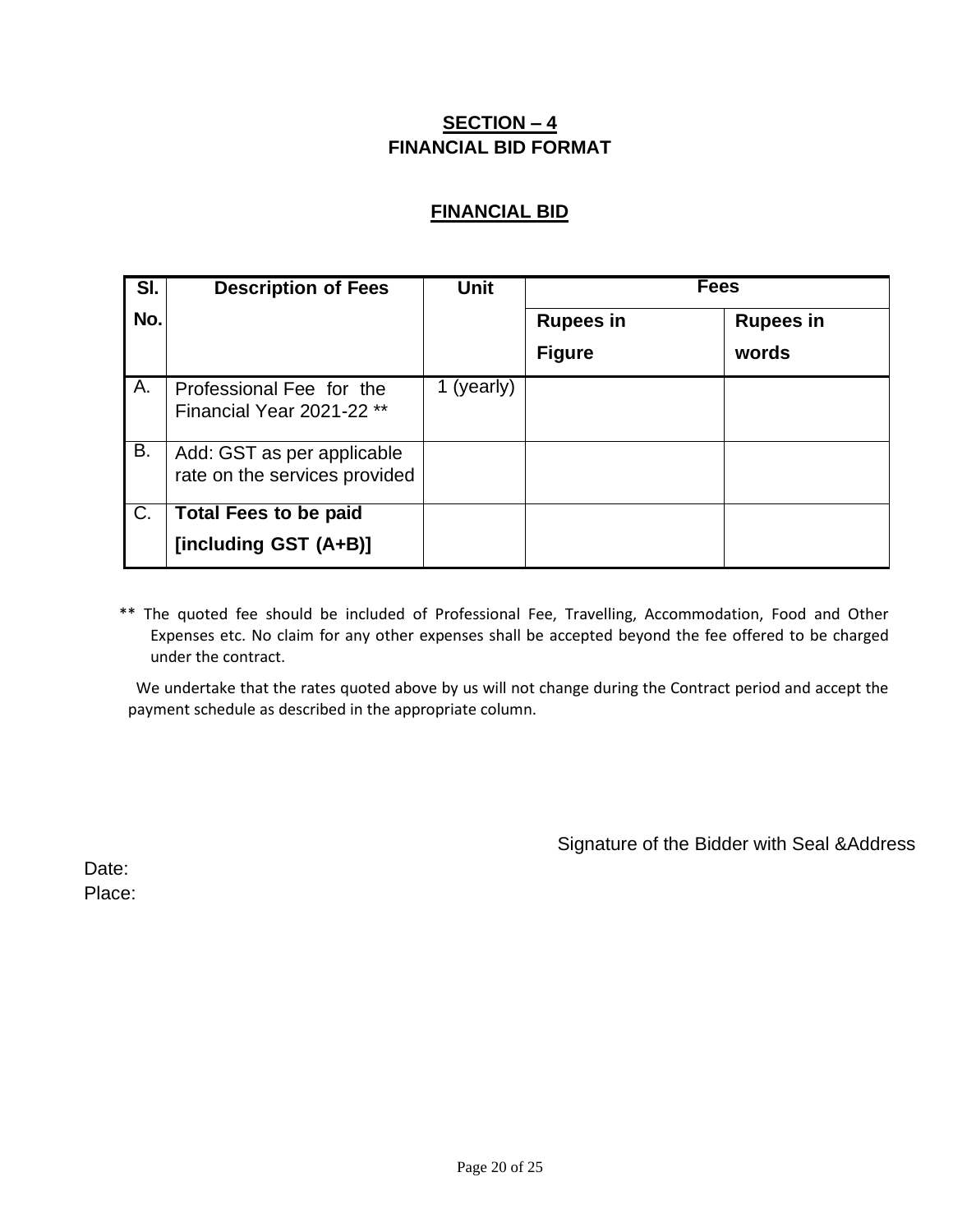## **Annexure II**

(Along with Covering letter of the CA firm)

## **Internal Audit Report of National institute of Design, Madhya Pradesh for the year ……… PART-I**

#### **(a) Introduction**

## **(A brief introduction of the Institute and its activities)**

#### **1. General**

| Name of the Director                        |  |
|---------------------------------------------|--|
| Name of Head of Administration              |  |
| Name of Head of Finance                     |  |
| Name of the CA firm conducting the<br>Audit |  |
| Name of the Team Leader and Members         |  |
| Year(s) covered by Audit                    |  |
| Dates of Audit                              |  |
| Year of last Inspection                     |  |

#### **2. Mandate of the Institute (in brief):**

#### **3. Finance (Plan-Grant, Receipts and Others)**

| Year | <b>Grant Received</b> |               | <b>Expenditure</b> |               | Revenue<br>Generated |
|------|-----------------------|---------------|--------------------|---------------|----------------------|
|      | <b>Plan</b>           | <b>Others</b> | Plan               | <b>Others</b> |                      |
|      |                       |               |                    |               |                      |
|      |                       |               |                    |               |                      |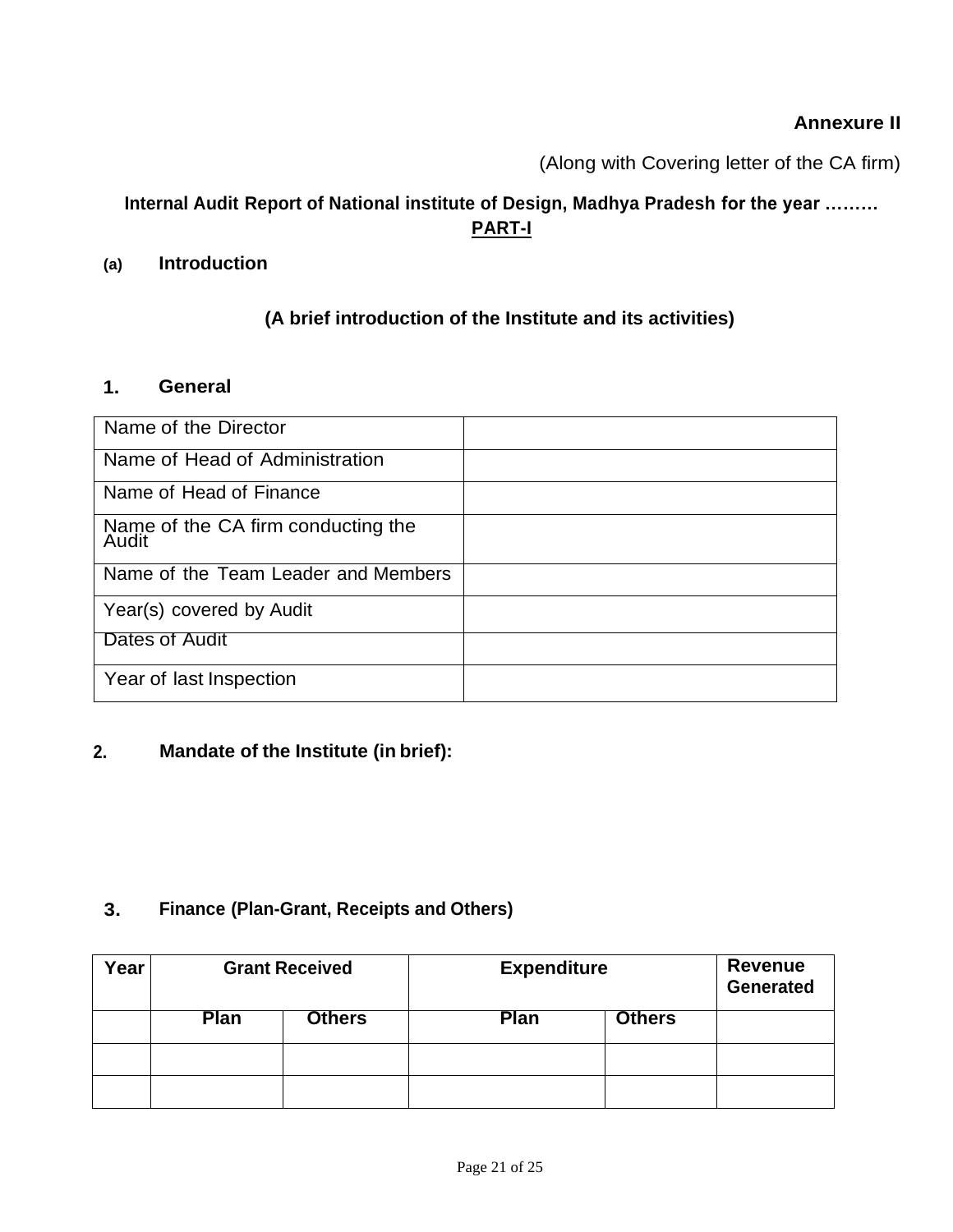## **4. Manpower**

| Year | <b>Sanctioned Strength</b> |  |  | <b>Men-in-position</b> |  |  |  |
|------|----------------------------|--|--|------------------------|--|--|--|
|      |                            |  |  |                        |  |  |  |
|      |                            |  |  |                        |  |  |  |

(F- Faculty, T-Technical, A-Administrative)

| ບ. |  |  |  | Latest position of outstanding paras of previous years' Internal Audit Reports |
|----|--|--|--|--------------------------------------------------------------------------------|
|----|--|--|--|--------------------------------------------------------------------------------|

| Year | Para<br>No | Particulars of<br>para | Monetary value<br>of para | Whether<br>compliance made<br>or not | Remarks |  |
|------|------------|------------------------|---------------------------|--------------------------------------|---------|--|
|      |            |                        |                           |                                      |         |  |
|      |            |                        |                           |                                      |         |  |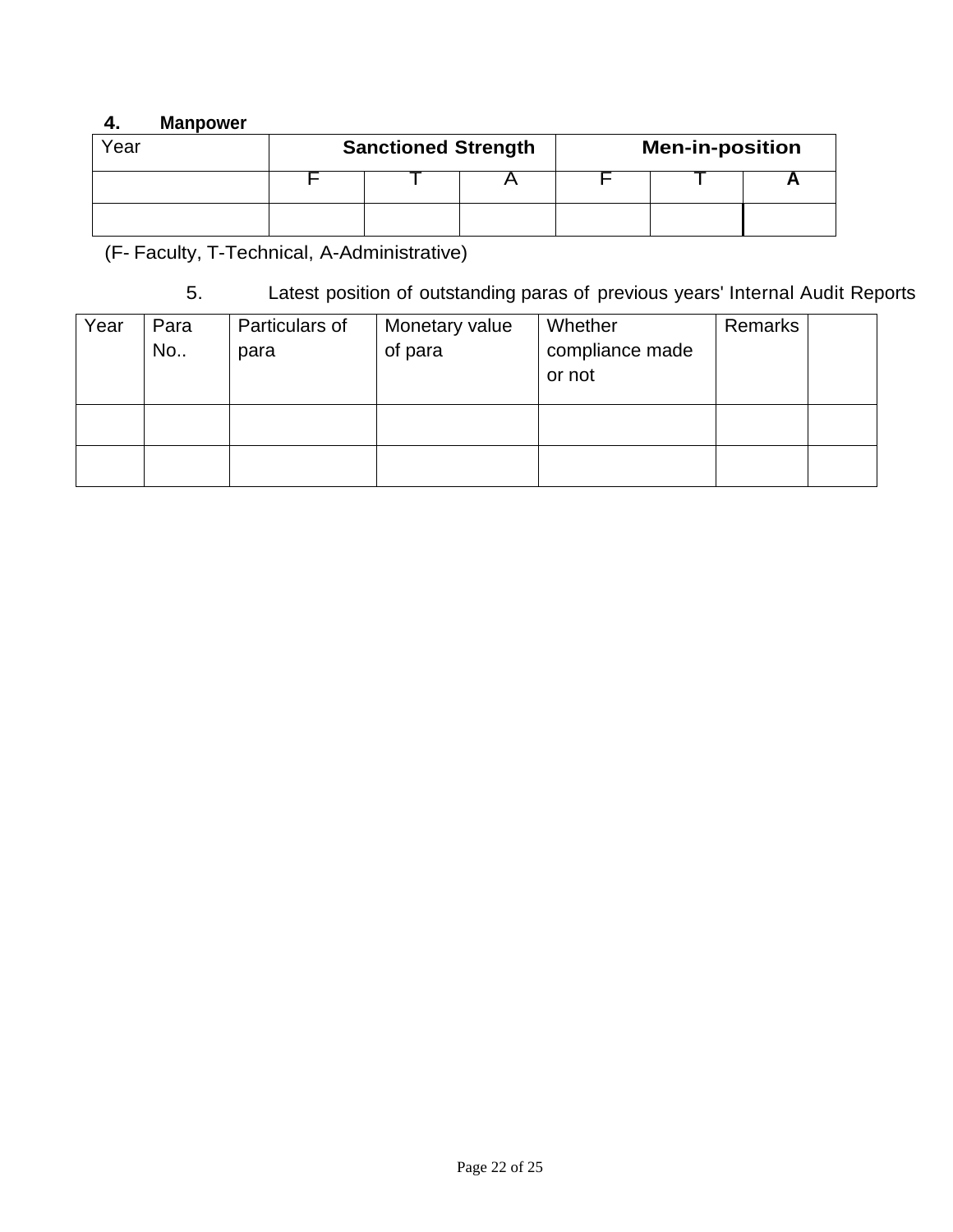## **PART-II**

## **SECTION-A**

## **MAJOR IRREGULARITIES**

**PART-II**

## **SECTION-B**

#### **OTHER IRREGULARITIES**

## **PART-III**

Recommendation/Improvements suggested to the Institute, if any;

1-

2-

Signature of Team Leader

Signature of Partner/Proprietor of CA firm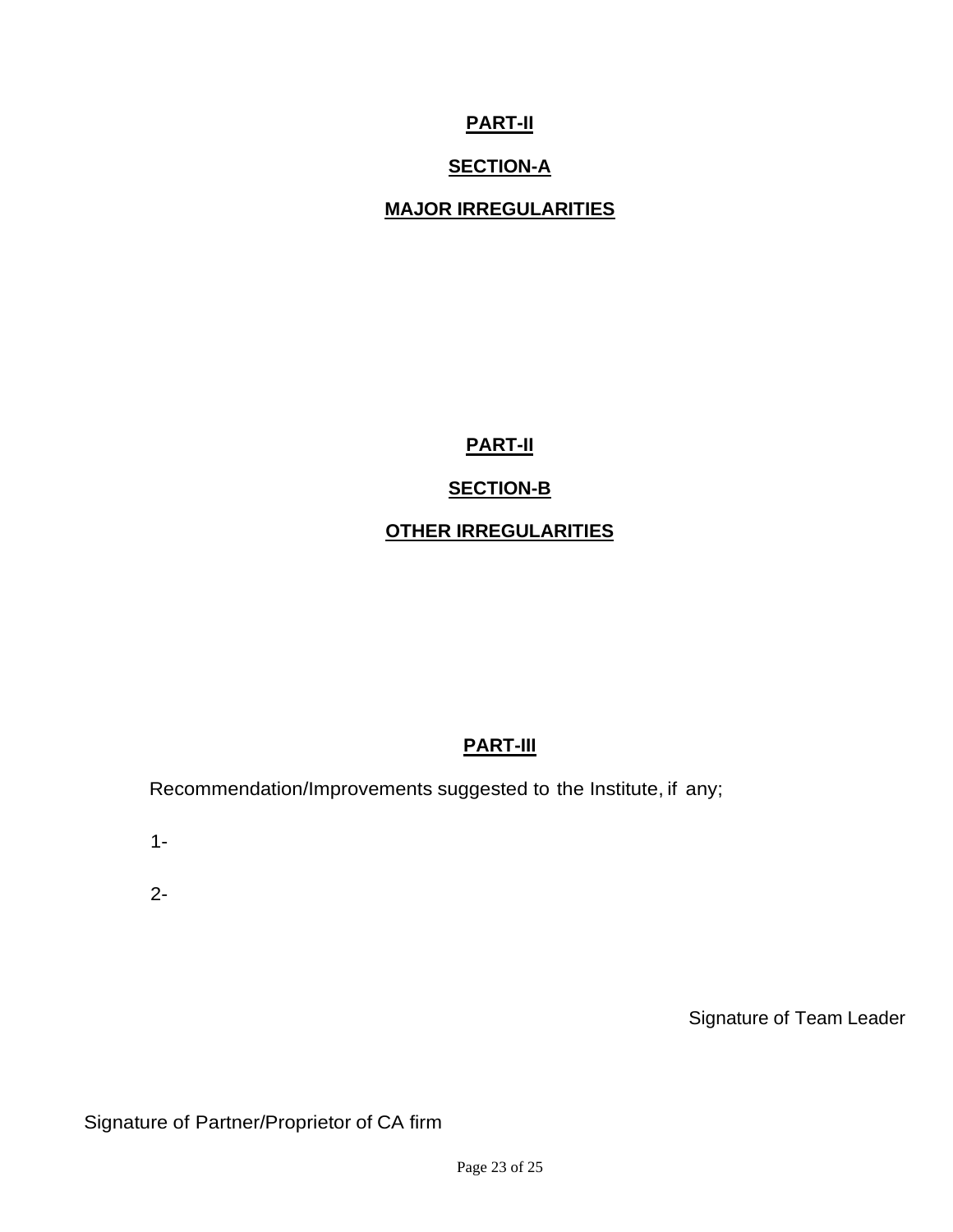#### **ANNEXURE-III**

#### **SELF–DECLARATION–NO BLACK LISTING**

#### **(On the Letter Head of the bidder)**

To

The Director

National Institute of Design, MP

Sir,

In response to the notice inviting tender for Internal Auditor for your, I/We hereby declare that presently our Chartered Accountant /Cost Accountant is having unblemished record and is not declared ineligible for corrupt & fraudulent practices either indefinitely or for a particular period of time by any State/ Central Government/PSU/Autonomous Body.

We further declare that presently our firm……………..is not black-listed and not declared ineligible for reasons other than corrupt & fraudulent practices by any State/ Central Government/ PSU/ Autonomous Body/The C&AG of India on the date of Bid Submission.

If this declaration is found to be incorrect then without prejudice to any other action that may be taken, my/ our security may be forfeited in full and the tender if any to the extent accepted may be cancelled.

Thanking you,

Yours faithfully,

Date:

Authorized Signatory

Place: (Signature and seal of the authorized signatory)